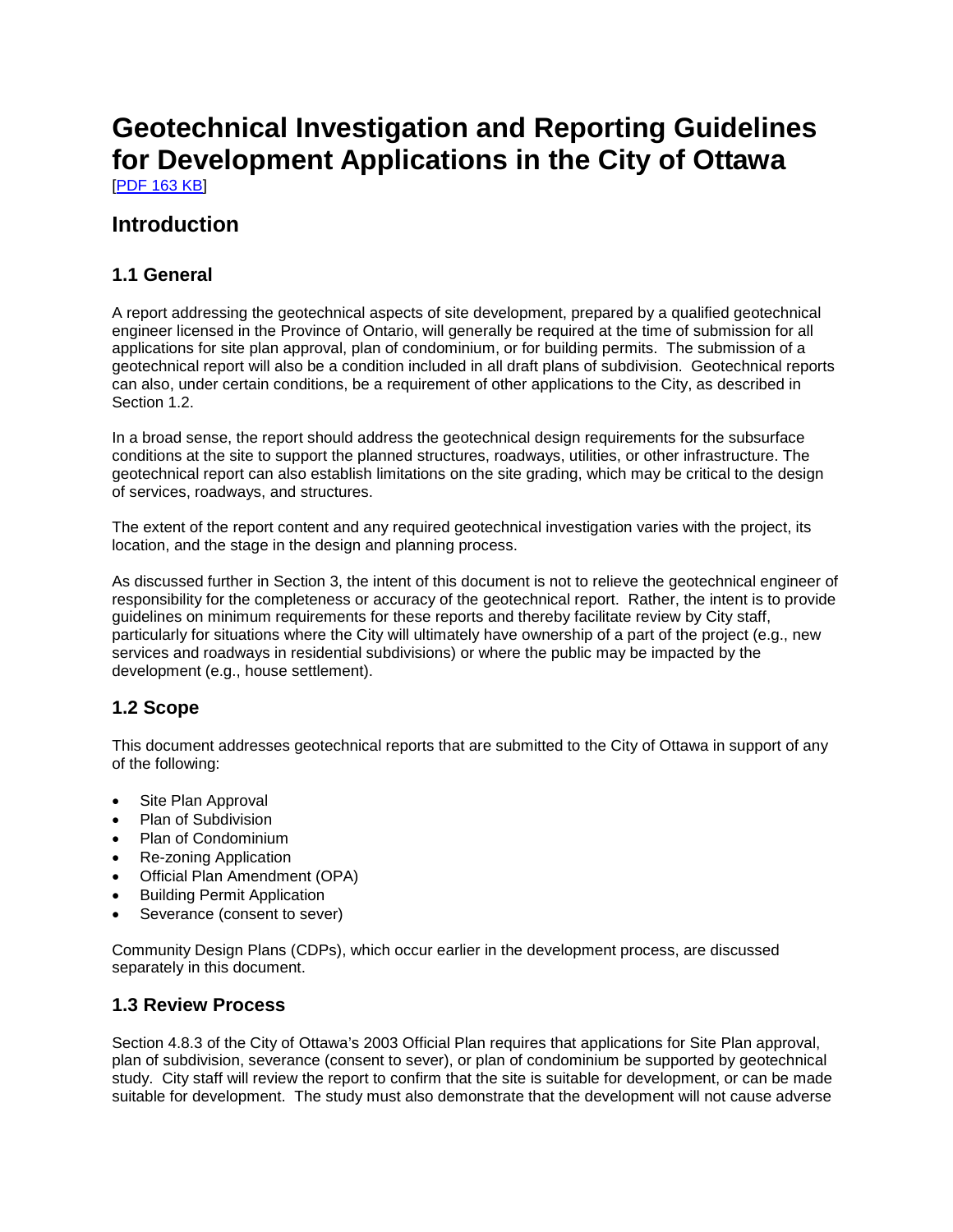effects or aggravate a hazard either on site or elsewhere. The report must be submitted at the time of application in most cases; the application will not generally proceed for review until the geotechnical report is submitted.

Under some conditions, applications for re-zoning or an OPA may also need to be supported by a geotechnical study. This would typically be the case where the site lies within lands designated on Schedule K of the City's Official Plan as being within an area of organic soil or unstable slopes. The City could also request a geotechnical study where the site lies in an area of known poor ground conditions, such as soft and compressible Champlain Sea clays, former landfill sites, or where a land use change would result in a densification of development. For any of these conditions, City staff may, after review of the initial submission, request that a geotechnical report be provided. The objective of this review will be to confirm that the approvals review is not carried out for a site that is unfeasible for development in a manner consistent with the re-zoning or OPA.

Applications for any of the above approvals would generally be made to the Infrastructure Approvals division of the City's Planning Branch of the Planning, Transit and Environment Department.

A geotechnical investigation report is also required by the Ontario Building Code (OBC) for building permit applications for some structures. The scope of this guideline does not necessarily include geotechnical reports submitted for building permit applications, although the requirements may be similar. Rather, this document addresses reports which are submitted with the aforementioned applications for planning approval.

### **1.4 Roles and Responsibilities**

### **1.4.1 Geotechnical Engineer**

The geotechnical engineer, working for the project applicant and/or owner, must be licensed to practise with the Association of Professional Engineers of Ontario, and must be qualified, based on experience in the profession, to provide geotechnical engineering services. The geotechnical engineer is responsible for coordinating the geotechnical investigation and preparing the geotechnical investigation report.

Since geotechnical engineering involves analysis and design using natural materials, there are many uncertainties. It is therefore a common requirement for there to be geotechnical inspection and testing during construction, so that the conditions at the site can be confirmed in regards to the findings of the original investigation. The geotechnical engineer is therefore typically also tasked with review and inspection during construction of the project, and ultimately documenting the adequacy of the geotechnical aspects of the completed works.

### **1.4.2 Project Applicant**

The project applicant, who may be the owner of the property or may be working on behalf of the owner, is responsible for submitting the application and supporting documents to the City of Ottawa and for liaising with City staff. The project applicant would therefore be responsible for submitting the geotechnical report. All correspondence from the City regarding the geotechnical investigation report is generally directed to the project applicant.

### **1.4.3 Other Engineers and Designers**

For most projects, the geotechnical engineer is not directly responsible for the project design, but rather other engineers and designers are responsible for implementing in their own design the recommendations and guidelines included in the geotechnical report. These other engineers and designers could include civil engineers, municipal engineers, water resource engineers, structural engineers, and architects, as well as many other professionals and para-professionals. These other engineers and designers would typically also be working for the project applicant or project owner.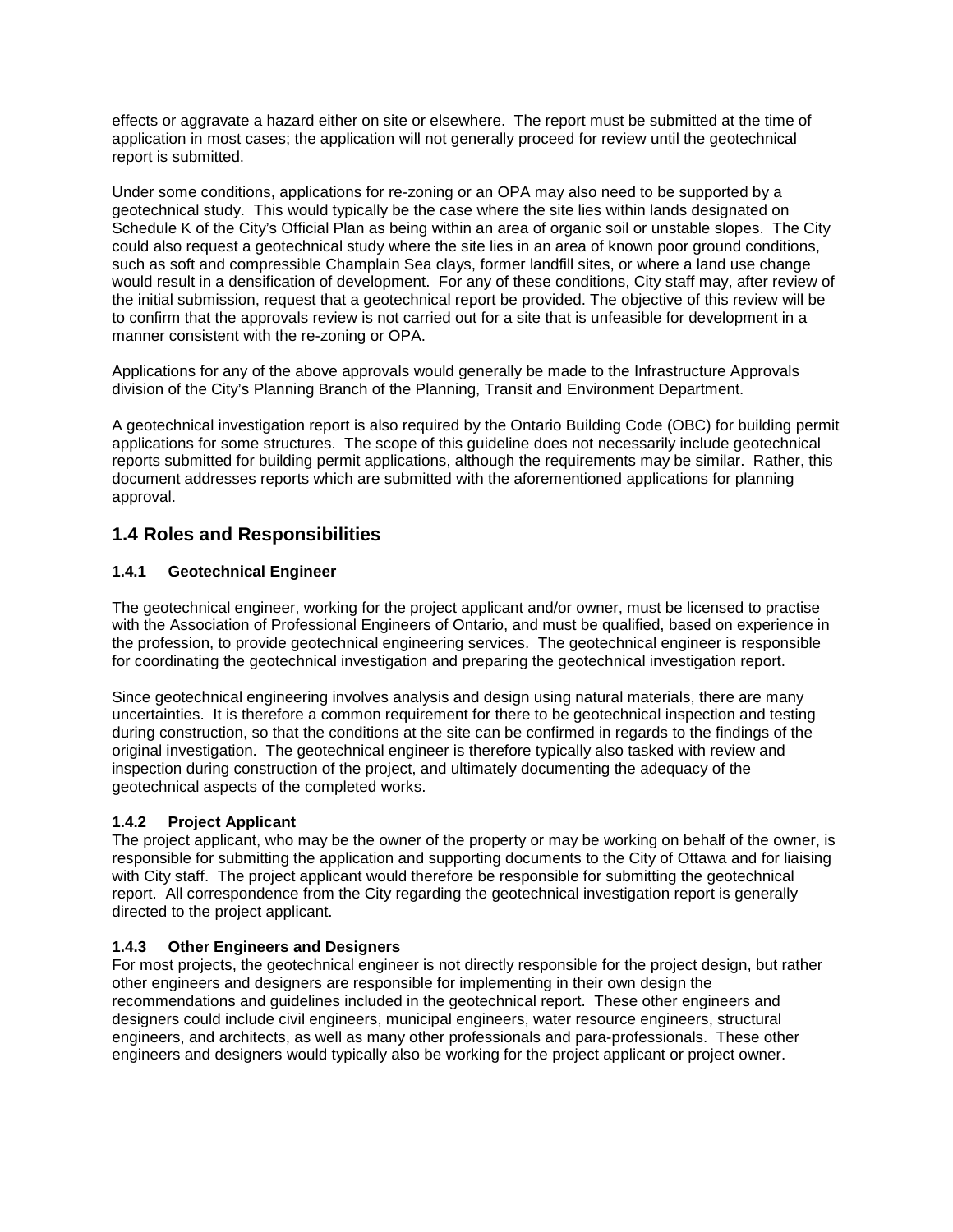### **1.4.4 City Staff**

City staff from the Infrastructure Approvals Division of the City's Planning Branch will receive the geotechnical report along with the other documentation (e.g., reports, drawings, etc.). City staff will examine/study the geotechnical report and, in that study, compare the design to the guidance provided in the geotechnical report. City staff need to be satisfied that the geotechnical issues have been adequately addressed. City staff may also choose to have the report peer reviewed by a separate qualified geotechnical engineer.

### **1.5 Applicable Codes, Standards, and References**

The following codes, standards, and references are applicable in regards to the scope and methods of geotechnical investigations as well as the content of geotechnical reports:

- The City of Ottawa's Official Plan.
- City of Ottawa Sewer Design Guidelines (current version).
- City of Ottawa Water Design Guidelines (current version).
- City of Ottawa Standard Tender Documents for Unit Price Contracts, Volumes 1 & 2 (current version).
- City of Ottawa Standard Right-of-Way Cross-Sections.
- City of Ottawa document "*Trees And Foundations Strategy In Areas Of Sensitive Marine Clay In The City Of Ottawa.*"
- Other City of Ottawa documents (as may be available) relating to the terms of reference for Geotechnical and Environmental Investigations for the City.
- City of Ottawa's document "Technical Requirements for Hydrogeology and Terrain Analysis Studies for Privately Serviced Developments" (currently in development).
- The Ontario Building Code, current edition.
- The Canadian Foundation Engineering Manual, current edition. Note: This document, though not a code or standard, is published by the Canadian Geotechnical Society and forms a reference for reasonable geotechnical engineering practices in Canada.
- City document "Slope Stability Guidelines for Development Applications in the City of Ottawa" and its Appendix A "Minimum Requirements for Slope Stability Assessment Reports", as approved by the City of Ottawa's Planning and Environment Committee on November 29, 2004 and by the Council of the City of Ottawa on November 24, 2004.
- City of Ottawa road design guidelines.

### **1.6 Types of Projects**

Although the requirements for geotechnical investigations and geotechnical reports will vary with the type of application (e.g., OPA versus Site Plan, or Building Permit) the requirements also depend on the type of project, the site characteristics, and its location.

In Sections 2 and 3 of this document, which outline the geotechnical investigation and geotechnical report requirements, respectively, the types of projects listed below may be referenced. The names of the project types and their descriptions are not used in this document in the context of any particular reference to the planning process and associated regulations and bylaws. Rather, the names and descriptions are those commonly used in the development industry. Some projects could be classified according to more than one of these project types, and the descriptions are not expected to be allinclusive. Some judgement needs to be exercised in evaluating which category would apply to a specific project.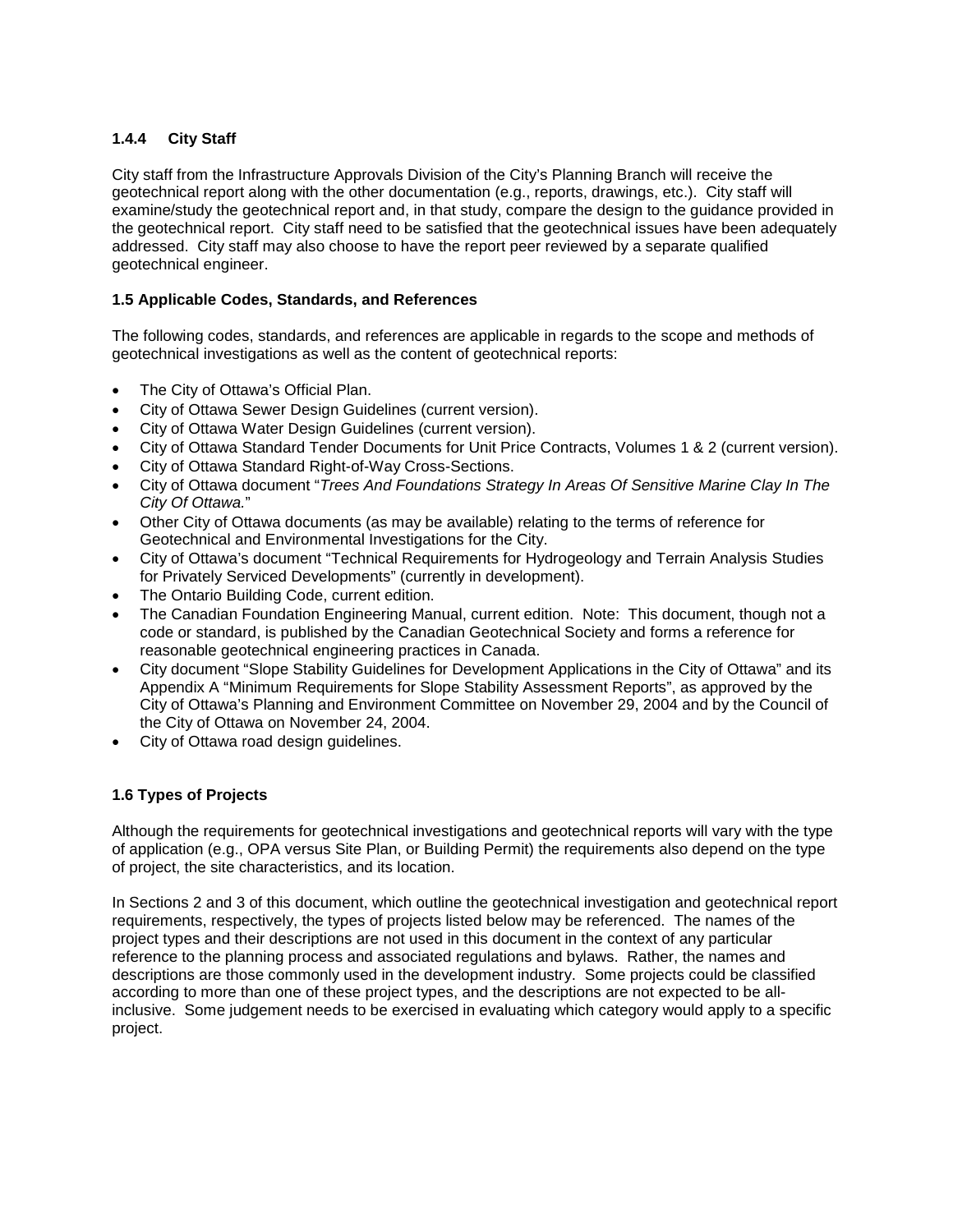### **1.6.1 Low-rise (Ground Oriented) Housing and related works**

#### *Residential subdivision:*

In regards to the planning process, the term "residential subdivision" applies to any development that involves the subdividing of a larger parcel of land into smaller lots for the design and construction of residential units, and therefore would apply to any project which creates two or more residences on separate lots. However, in practice, a residential subdivision typically consists of many more lots, possibly dozens or hundreds, which are developed with single family homes and/or townhouse blocks. Typically, though not always, residential subdivisions include new roadways and related site services, which are internal to the development. Residential subdivisions are most commonly located in the suburban communities of Ottawa, but can also be located in infill situations or in the rural parts of Ottawa, with larger lots and private individual or communal services.

#### *Infill housing:*

Infill developments are typically located in established urban neighbourhoods of Ottawa, and typically involve the design and construction of a single new house, a small number of new houses, or a block of attached homes, located on a severed or subdivided lot or in the place of a demolished former building. The project typically includes an increase in the current density of the community. These projects may require a plan of subdivision, site plan, severance, or re-zoning.

#### *Single Residences, Additions, Decks, and Swimming Pools:*

Smaller projects can include the construction of a single house, an addition to a single house, or the construction of rear yard decks and swimming pools. Various planning approvals can be required for these projects. Depending on the specifics and location of the project, the input of a geotechnical engineer may be required to obtain planning approval.

#### **1.6.2 Projects with Buildings**

Projects involving the design and construction of buildings typically include those for which Site Plan approval must be obtained; other planning approvals may also be required.

#### *Residential Developments:*

These projects generally involve the design and construction of a mid-rise or high-rise structure. Typical examples include rental apartments, condominium apartments, and senior's residences. However, Site Plan approval can also be required for condominium townhouse or street townhouse developments. *Commercial Office Developments:* 

These projects can include low, mid, or high-rise structures that are intended as office space.

#### *Commercial Retail Developments:*

These projects include buildings intended as space for retail sales and could include a single building or numerous buildings (i.e., as a campus) on a single site. There can be a large range in the intended use, such as small convenience stores, retail fuel outlets, individual retail buildings, "big box" stores, and enclosed malls.

#### *Industrial Developments:*

These projects, which typically (though not necessarily) include low-rise buildings, would generally include space for manufacturing or assembly of goods, or for warehousing. The buildings, though typically only one level in height, often have a large footprint, may have high internal clear ceiling heights, may have large column spacings, and may have high design floor loading.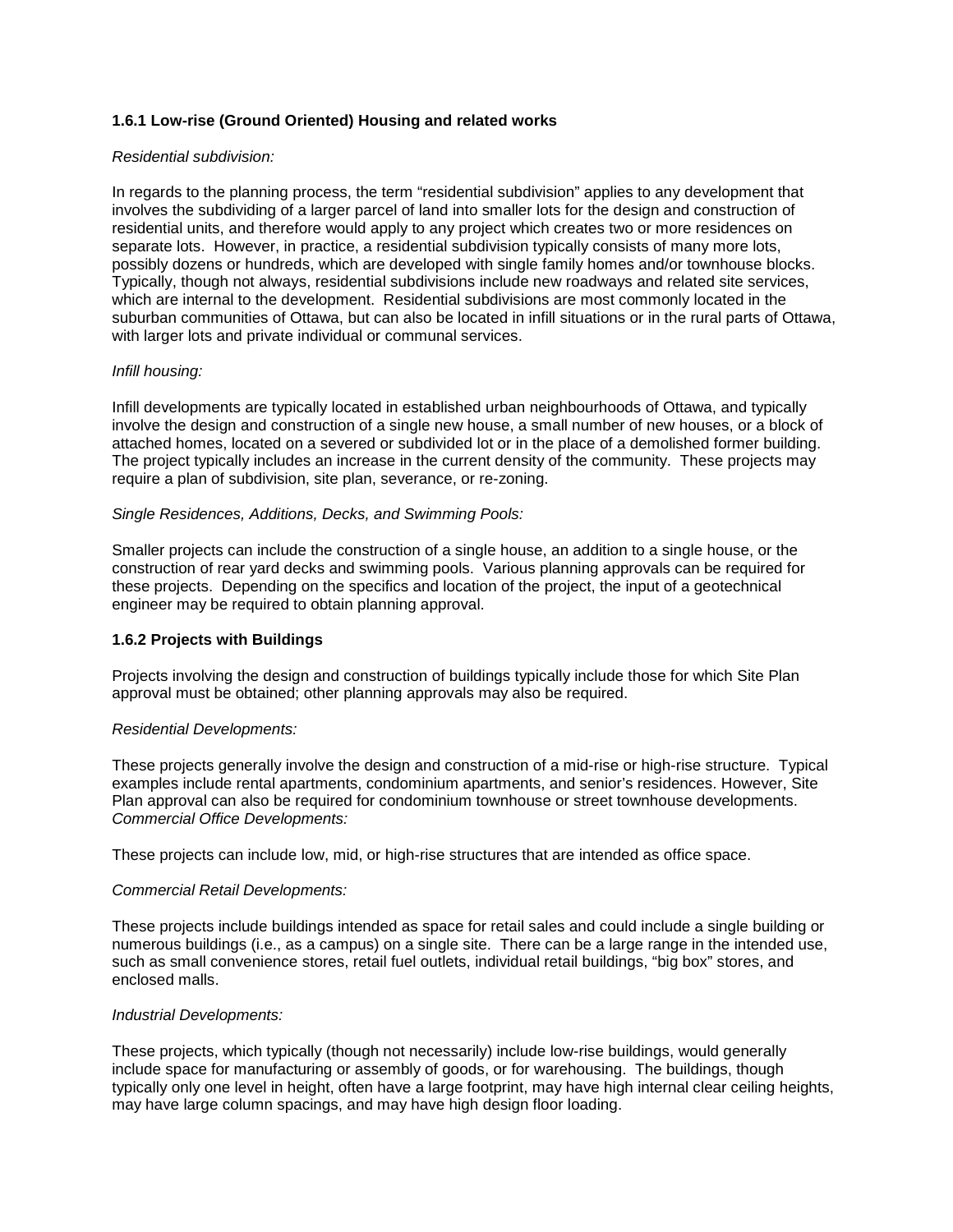#### *Institutional Developments:*

These projects including "public" development projects, such as schools, hospitals, and government buildings.

### *Other Types of Developments:*

Many other types of projects exist, which cannot be classified into one of these categories, such as the construction of communication or utility towers. However the intent of this document is not to address the geotechnical requirements for every type of project, but only to describe general requirements for the more common project types. Ultimately the scope of the geotechnical investigation would be the responsibility of the geotechnical engineer, but should conform to the current standard of practice at the time of the work and must be to the satisfaction of the City of Ottawa.

# **Extent of Investigation**

### **2.1 Introduction**

The extent of the investigation required for any project depends on a number of factors, including the geologic conditions, the site's features or characteristics, its location (e.g., urban, suburban, or rural), and the type of development. This section of the document provides some general minimum requirements on the extent of geotechnical investigations, recognizing however that it is not always practical to specify requirements that will address all situations. This document also does not describe all possible methods of investigation. For the more common situations, some general minimum requirements are provided on typical testing methods and extents of investigation. Where the requirements in this document are not adhered to, at the recommendation of the geotechnical engineer (who is ultimately responsible for the completeness of the investigation), City staff will require a written explanation for that deviation. City staff must ultimately be satisfied that the scope of the investigation undertaken by the geotechnical consultant adequately addresses the geotechnical issues at the site.

### **2.2 Geologic Conditions in the City of Ottawa**

The City is located within a physiographic region known as the Ottawa Valley Clay Plain, which is characterized by relatively thick deposits of sensitive marine silty clay that were deposited within the Champlain Sea basin following the last glaciation. These deposits, known as the Champlain Sea clay or Leda clay, overlie glacial till, that in turn overlies bedrock. Most of this physiographic region is underlain by a series of sedimentary rocks, consisting of sandstones, dolostones, limestones and shales that are, in turn, underlain by igneous and metamorphic bedrock of the Precambrian Shield. More recent deposits of alluvial sand locally overlie the Champlain Sea clay. Organic soils (such as peat) have also developed in some poorly drained areas.

The compressibility of the sensitive marine Champlain Sea clay is an issue that must be addressed by most development projects underlain by this soil; since that deposit underlies much of the City, this is an issue for many projects.

The Ontario Building Code also indicates eastern Ontario as having a relatively significant design earthquake.

### **2.3 Methods of Investigation**

There are many different methods available for geotechnical investigations, however this section summarizes the general local practise.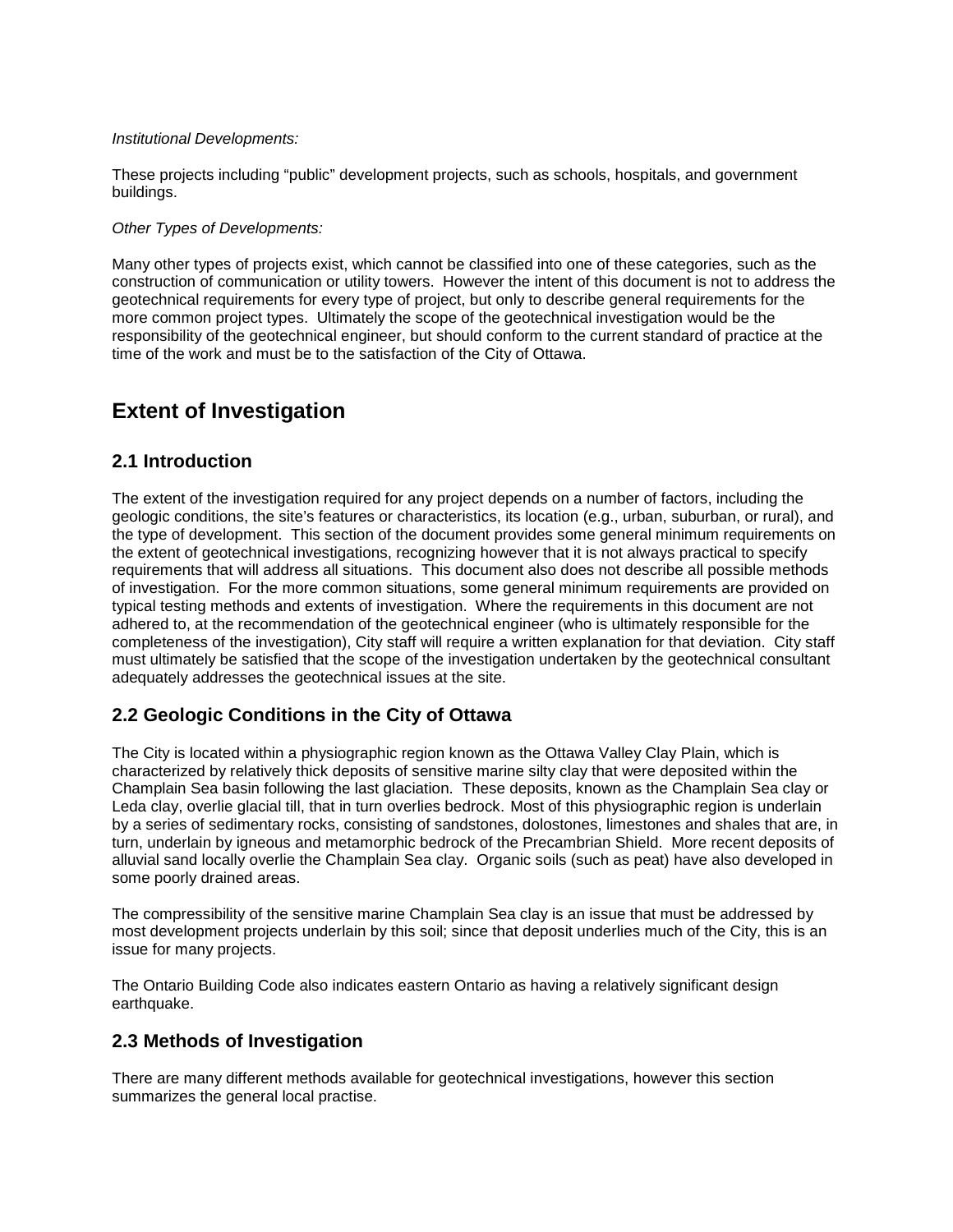Common forms of geotechnical investigation include:

#### *Borehole Drilling:*

In the Ottawa area, boreholes in the overburden are typically drilled with hollow-stem augers, although other forms of drilling may at times be feasible such as: wash boring, solid-stem augers, air-rotary, etc. In general, due to the high water levels and soft soils present throughout much of the Ottawa area, boreholes must be cased to remain open, resulting in the common use of hollow-stem auger drilling.

Drilling into the bedrock and retrieving of bedrock core samples is typically carried out using rotary diamond (core) drilling equipment. However other forms of drilling may at times be feasible, such as airpercussion drilling. Rotary diamond drilling is also used to penetrate bouldery soils.

A wide variety of in situ testing techniques are carried out in boreholes, including:

- Standard Penetration Testing (SPT);
- 'Quick' in situ vane testing, which is typically carried out using the Ministry of Transportation of Ontario standard sized 'N' or 'B' vane;
- Strain-rate controlled in situ vane testing (e.g., Nilcon vane testing); and,
- Piezocone (i.e., CPT) testing.

Piezometers, typically consisting 19 millimetre to 50 millimetre nominal size HDPE or PVC tubing with slotted opening over the bottom portion, can be installed in boreholes to enable monitoring of the groundwater levels. Ontario Regulation 903 may require future decommissioning (i.e., abandonment) of piezometers, depending on the strata penetrated by the borehole.

There is no practical limit on the depth of investigation by borehole drilling.

#### *Test Pit Excavation:*

Test pits would typically be excavated with hydraulic excavators. Rubber tired 'backhoes' or track mounted excavators are both commonly used.

'Grab' samples can be obtained from the sides of the test pit (if shallow enough to allow safe entry) or from the excavated spoil.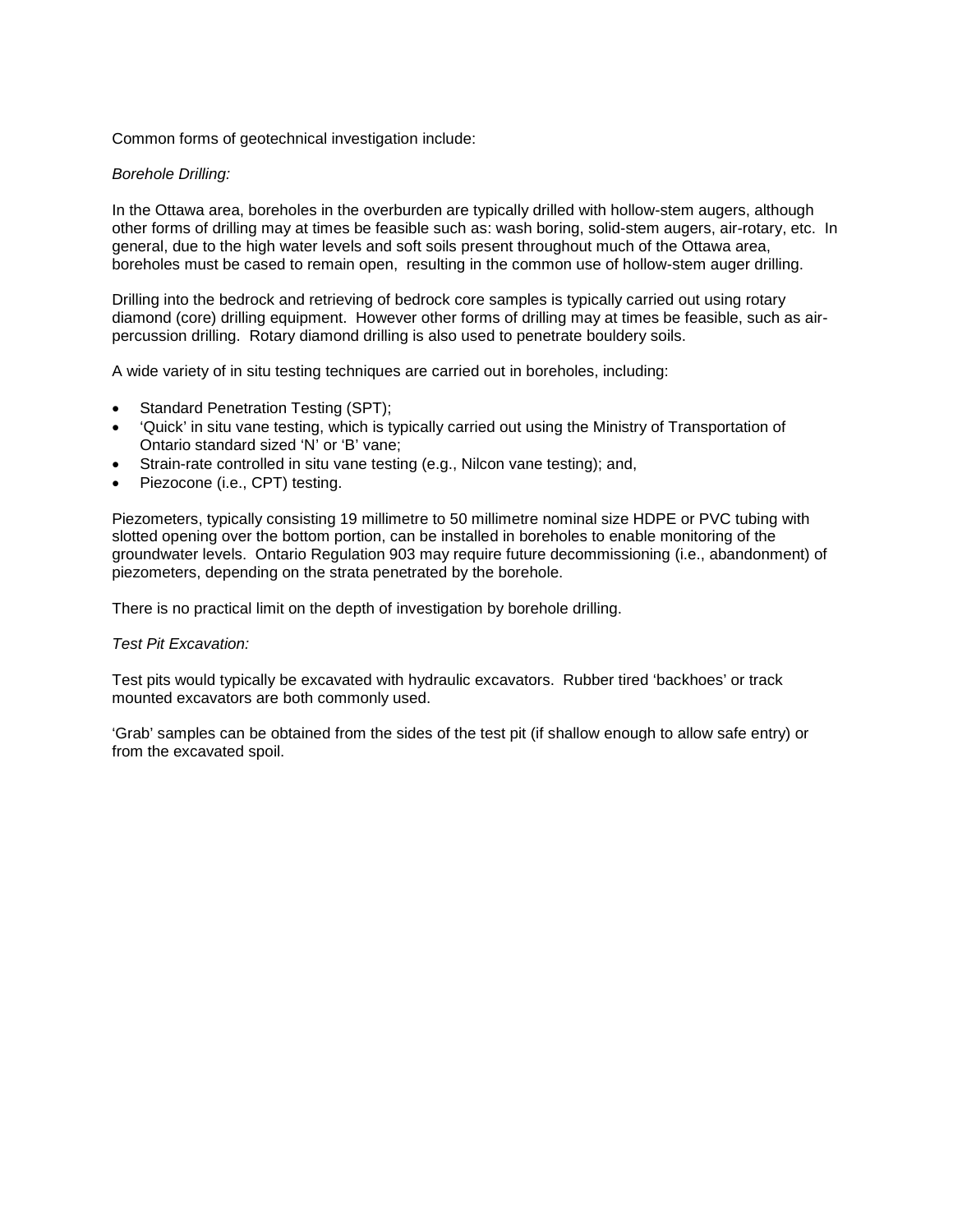Some limited in situ testing can be carried out in test pits; the undrained shear strength of clayey soils can be measured using a small size 'inspection' or 'field' vane. However the results of such testing may not be as accurate as the results of in situ vane testing in boreholes and as such further testing may be required.

The geotechnical engineer, property owner, and project developer should be aware that test pits leave a zone of disturbed soil that is not generally suitable for the future support of structures, unless engineered backfill materials are used, placed under controlled compaction conditions. Test pits are not therefore suitable for all situations and must be reinstated or identified for reinstatement during construction.

The groundwater level conditions observed in test pits may not represent the stabilized conditions, unless the test pit is left open for an extended period of time, in which case it must be safely barricaded and treated as a construction excavation.

The depth of investigation for test pits is also more limited compared to drilled boreholes. The maximum depth of investigation with a rubber tired 'backhoe' is about 4 to 5 metres. Test pits excavated using a larger track-mounted excavator could reach as deep as about 8 to 10 metres.

The excavation of test pits is particularly suited to sites with shallow bedrock, where the bedrock surface profile can be economically profiled at a large number of locations. However this method of investigation may also be suitable for other conditions. In general, investigation by means of test pits is generally only acceptable where either one or more of the following conditions are satisfied:

- The structures are relatively light (e.g., conventional wood frame housing or low rise buildings), such that the depth of influence of the loading will be quite shallow.
- The rock surface is fairly shallow and the intent of the investigation is to profile the rock surface.
- The soil overburden is not highly compressible (in comparison to the loads from light structures), e.g., glacial till, stiff clays, etc.

Investigation by test pits is generally not appropriate where a site is underlain by soft sensitive marine clay (i.e., shear strength less than 25 kilopascals), since measurements using an 'inspection' or field' vane would typically not be as accurate as in situ vane tests carried out in boreholes.

Investigation with test pits may also not be feasible in sandy soils below the groundwater level (i.e., in 'running' sands). In these conditions, the rapid inflow of groundwater and soil makes it impractical to observe the excavated soils or obtain samples.

• Cone Penetration Testing:

Cone penetration testing (CPT) is much less common than investigation by conventional borehole drilling or test pit excavation. The CPT involves the pushing of an instrumented probe into the ground (vertically) at an essentially constant rate of penetration. The instrumentation on the probe typically measures both the force on the conical 'tip' of the probe required to advance it into the ground as well as the friction along the 'sleeve' of the probe. This information can be used to evaluate the type of soil being penetrated as well as various engineering properties of the soil. A particular advantage of the CPT testing is that it provides an almost continuous profile of the soil conditions and properties. The probe can also include an instrument for measuring the water pressure in the ground, in which case the probe is called a 'piezocone'. The probe can also be instrumented with a geophone, to allow for shear wave velocity testing, as required to evaluate the seismic design Site Class (see Section 3.3.3); this testing is known as seismic cone penetration testing (SCPT).

### **2.4 Borehole and Test Pit Spacing**

The borehole and test pit spacing appropriate for an investigation depends on a number of factors, including: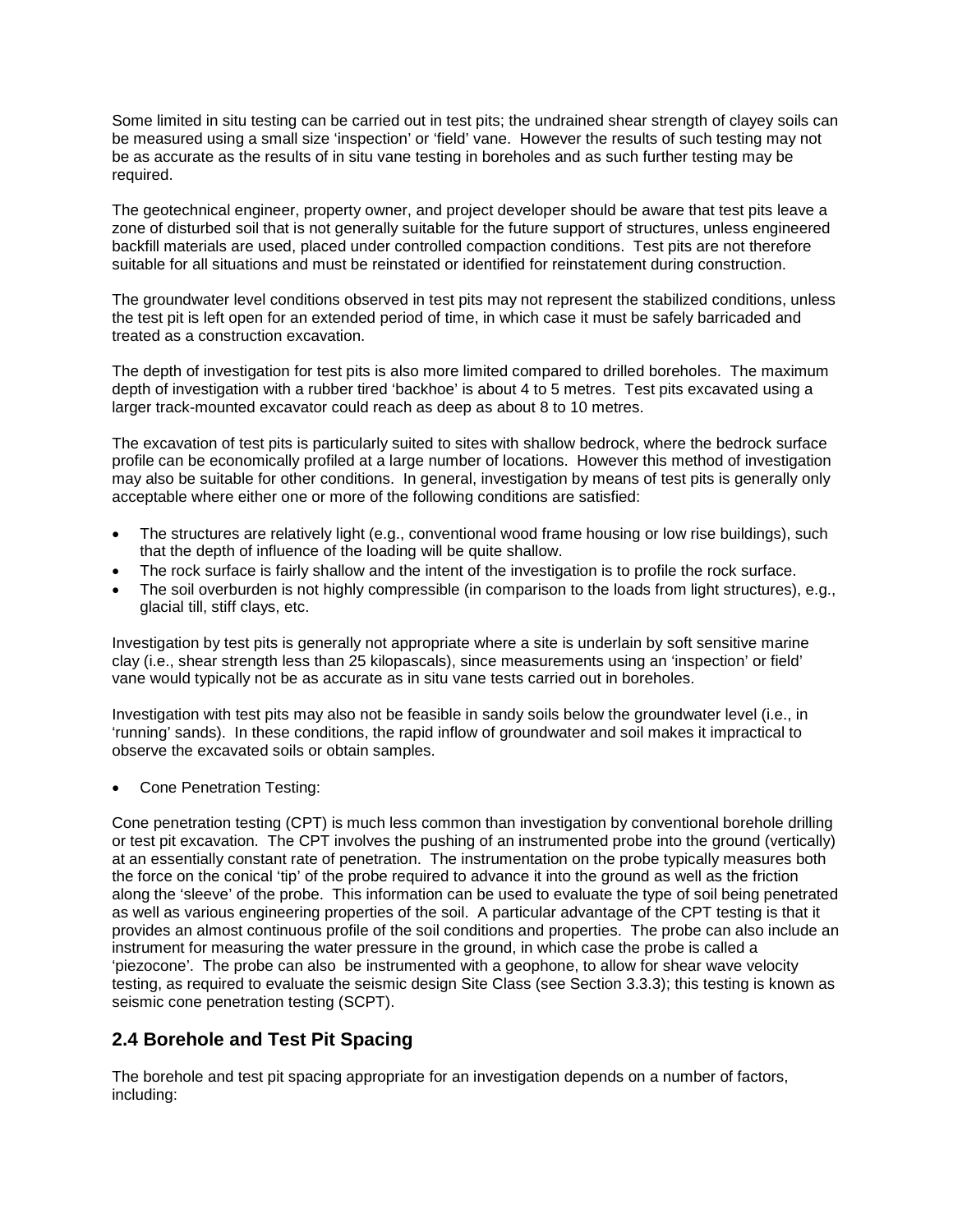- The stage in the design/approval process (e.g., OPA, re-zoning, draft conditions of subdivision, Site Plan Approval, or Building Permit Application);
- The geologic conditions at a site (e.g., shallow bedrock, soft marine clay, saturated sands, etc.) and the known or expected variation in the conditions;
- The location and features of the site (e.g., urban, suburban, or rural; flat or sloping; nearby watercourse, etc.); and,
- The type of project (e.g., suburban subdivision, commercial/retail development, high-rise residential buildings, etc.).

For plans of subdivision or condominium, and Site Plan applications where the project is progressing to, or has reached, detailed design, the minimum requirements regarding spacing or number of boreholes provided in Table 1 should generally be adhered to. Where these requirements are not adhered to, at the recommendation of the geotechnical engineer (who is ultimately responsible for the completeness of the investigation), City staff will require a written explanation for that deviation. City staff must ultimately be satisfied that the scope of the investigation undertaken by the geotechnical consultant adequately addresses the geotechnical issues at the site.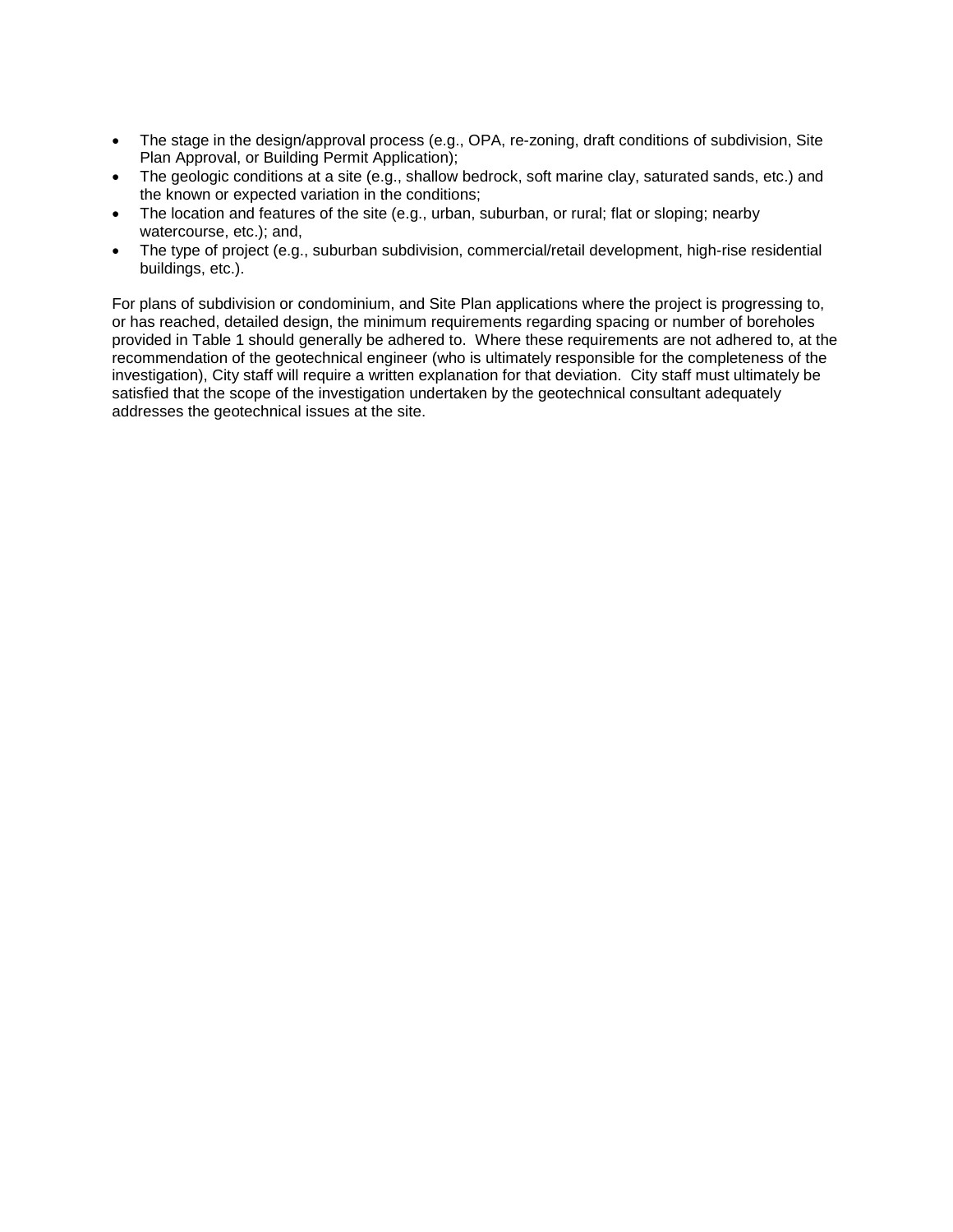**TABLE 1 General Maximum Spacing Between Boreholes & Test Pits**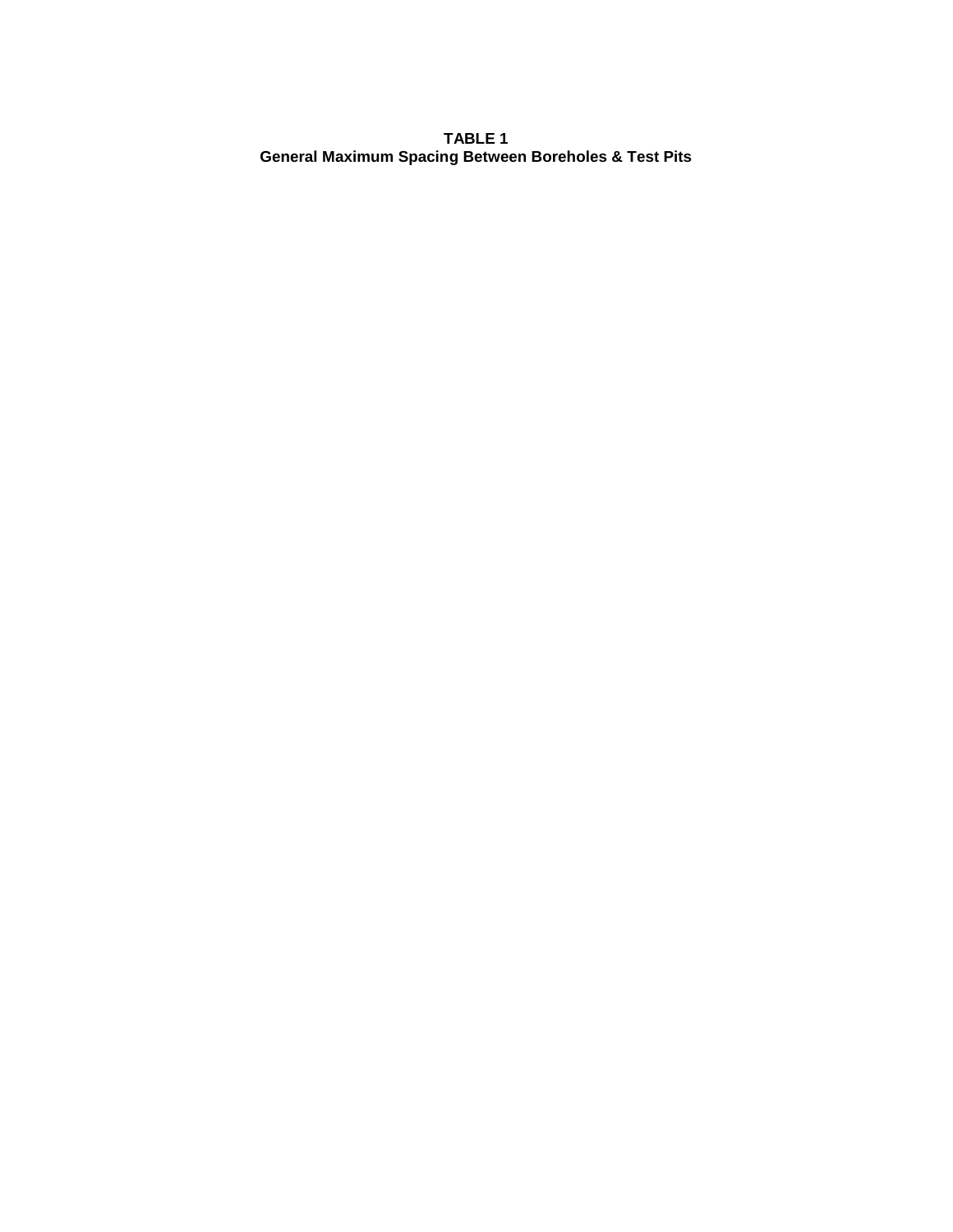| <b>Project Type</b>                                                                                                  |                                               | <b>General</b><br><b>Maximum</b>                   | <b>Applicable</b><br><b>Notes</b> | <b>Comments</b>                                                                                                                                                                                                                                                                                                                                                                                                                                                                                                                                                                                                                                                                                                                                      |
|----------------------------------------------------------------------------------------------------------------------|-----------------------------------------------|----------------------------------------------------|-----------------------------------|------------------------------------------------------------------------------------------------------------------------------------------------------------------------------------------------------------------------------------------------------------------------------------------------------------------------------------------------------------------------------------------------------------------------------------------------------------------------------------------------------------------------------------------------------------------------------------------------------------------------------------------------------------------------------------------------------------------------------------------------------|
| Residential<br>Subdivision                                                                                           | <b>Rural location</b>                         | 300 metres                                         | Notes 1 and<br>4                  |                                                                                                                                                                                                                                                                                                                                                                                                                                                                                                                                                                                                                                                                                                                                                      |
| <b>Residential</b><br>Subdivision                                                                                    | Urban,<br>Suburban, or<br>Village<br>Location | 150 metres                                         | Notes 1 and<br>4                  | For these projects, there is typically<br>less flexibility with the site grading<br>design due to the municipal servicing,<br>such that it must be confirmed at an<br>early stage that the site is<br>developable, from a geotechnical<br>standpoint.                                                                                                                                                                                                                                                                                                                                                                                                                                                                                                |
| Infill Housing                                                                                                       |                                               | 30 to 50<br>metres                                 | Note 2                            | Infill housing is typically located in<br>previously developed urban areas of<br>the City and typically involves a<br>smaller project footprint. If only a<br>single house is proposed, then<br>confirmation of the bearing capacity at<br>the time of construction may be<br>sufficient. However, the surrounding<br>land uses may impose constraints<br>and costs on the project (e.g., need<br>for underpinning adjacent structures).<br>Past uses of the site (e.g., past filling,<br>or demolition of old buildings) may<br>have a large impact on the project<br>feasibility and economics. A full<br>geotechnical investigation, prior to<br>obtaining a building permit, should be<br>considered where such development<br>conditions exist. |
| Single House, Additions, and<br>Decks on sites that are not<br>part of a previously approved<br>planning application |                                               | N/A                                                |                                   | The geotechnical evaluation must<br>meet the requirements of the Ontario<br>Building Code. In general, unless the<br>footprint is large or the site is                                                                                                                                                                                                                                                                                                                                                                                                                                                                                                                                                                                               |
| <b>Individual Buildings</b>                                                                                          |                                               | 30 to 50<br>metres,<br>within the<br>building area | Note 3                            | Essentially all building projects<br>(residential, commercial, retail,<br>industrial, and institutional) require a<br>geotechnical investigation. A closer<br>borehole/test pit spacing is required,<br>compared to residential subdivisions,<br>due to the generally higher loading.                                                                                                                                                                                                                                                                                                                                                                                                                                                                |
| Low-rise Building Campus                                                                                             |                                               | 100 metres                                         | Note 3                            | Where multiple low-rise buildings are<br>proposed in a 'campus' layout, such<br>as a 'big box' retail development, a<br>wider borehole spacing may be<br>acceptable, providing a broad<br>coverage of the overall site rather<br>than focused on each individual<br>building location (which may change<br>as development progresses),<br>provided the following conditions are                                                                                                                                                                                                                                                                                                                                                                      |
| <b>Widening of Existing</b><br>Roadway                                                                               |                                               | 50 metres                                          |                                   | A maximum 50 metre borehole<br>spacing is applicable for any<br>h bilit ti<br>l tf<br>-i<br>t<br>id                                                                                                                                                                                                                                                                                                                                                                                                                                                                                                                                                                                                                                                  |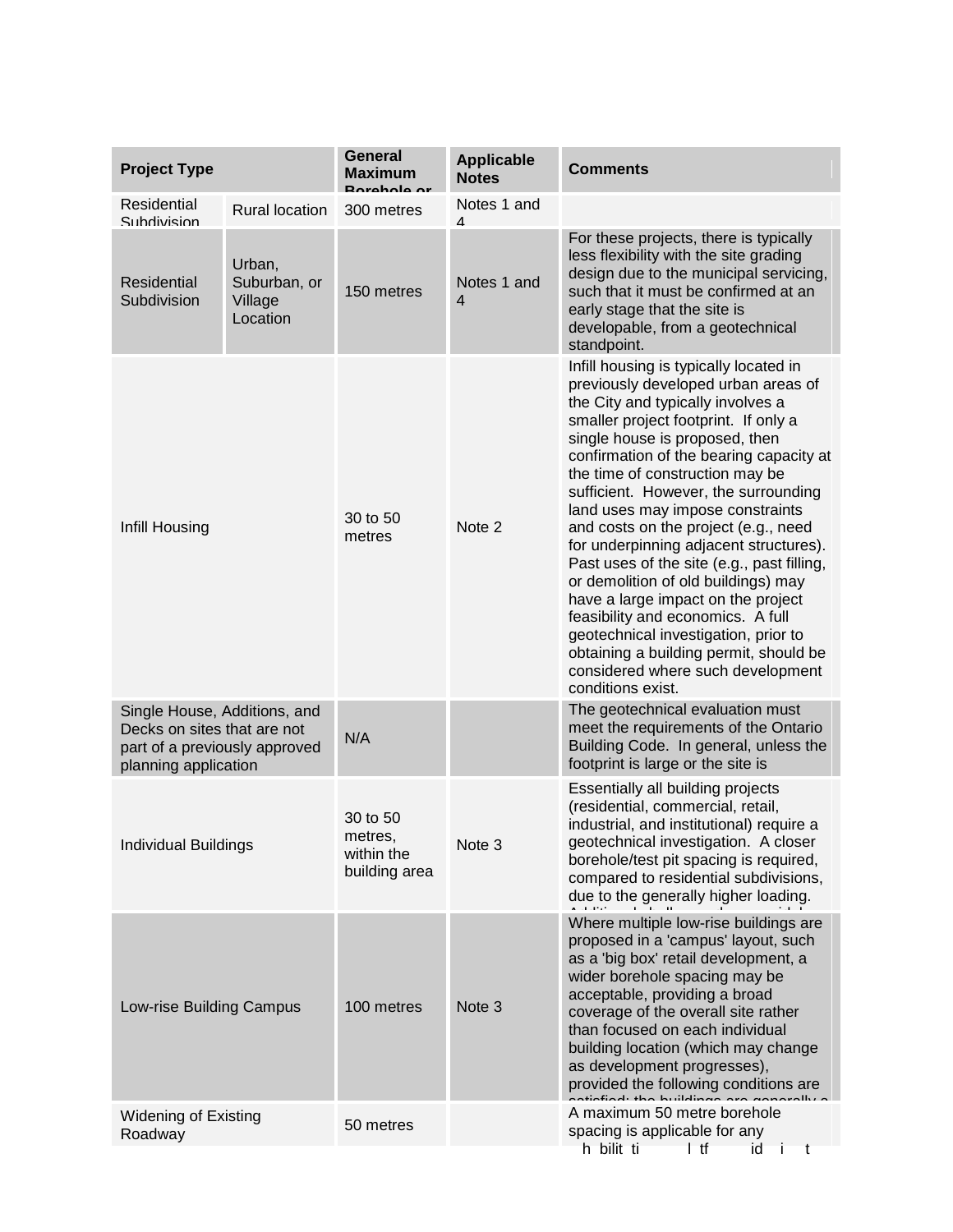#### Notes:

1. For smaller residential subdivision sites, where the specified maximum spacing is large in a comparison to the site measurements and would result in less than three boreholes or test pits, the number of boreholes or test pits should be no less than: One for every 3 blocks of townhouses

One for every 15 single family homes

2. For smaller infill development sites, where the specified maximum spacing is large in comparison to the site measurements and would result in less than three boreholes or test pits, the number of boreholes or test pits should be no less than:

One for every 2 blocks of townhouses

One for every 5 singe family homes

3. Where a building will be supported on piled foundations bearing on bedrock, a smaller number of boreholes (i.e., larger borehole spacing) may be acceptable. A minimum of one borehole per building may be acceptable.

4. These spacings are appropriate only if subgrade inspections will be carried out for every house in the development.

The requirements described in the above table are minimum expectations (i.e., maximum borehole spacing and/or minimum number of boreholes). However this document does not relieve the geotechnical engineer of the responsibility for making the decision to exceed these requirements. For example, where the conditions on a site are variable or anomalous (e.g., where the strength of the clay deposit is variable, where there may have been past filling of a site or past structures, or if the bedrock surface profile is important), the appropriate borehole/test pit spacing could be much less. The variability could be known in advance (such as from past experience on the site or in the area) or could be shown by the results of initial investigation. In the latter case, the geotechnical engineer would be responsible for making the decision to exceed the requirements of this document by carrying out a second phase of site investigation. Investigation in excess of these requirements may be appropriate not only to assist with making design decisions but also to quantify construction costs (e.g., to better define the amount of bedrock excavation).

The above guidelines do not address applications for an OPA or re-zoning. For these cases, the City can require to have it shown, with reasonable confidence, that the proposed new use/zoning or proposed development is geotechnically feasible. This could be required by the City for a site where there is a known hazard/challenge associated with a site (e.g., soft soils, former landfill, unstable slope, etc.). A standardized minimum extent of investigation required for these submissions is more difficult to define since the scope of the project may not yet be known. The extent of investigation should also depend on the nature and severity of the concern/hazard. At this stage in the development process, it is not necessary, at least for the City, to have all the geotechnical design issues identified and addressed. It may therefore be sufficient to have an opinion provided by the geotechnical engineer based on a lesser extent of investigation than indicated by the requirements of Table 1.

### **2.5 Depth of Investigation**

The required depth of investigation depends on many factors, including the type of structure and the associated magnitude of the loading, the subsurface conditions and their variability, the depth of planned excavation, and the types of foundations to be constructed.

In regards to the foundation loading, if a building will be founded on spread footing foundations, the general practice is to investigate to a depth below the planned founding level equal to at least 2 to 3 times the footing width (noting however that the founding level and/or footing widths are not always known at the time of investigation). If however weaker or compressible strata could exist at greater than this depth (such as is often the case in the sensitive marine Champlain Sea clays) and could compress under the loading from foundations or the weight of site grading fill and lead to foundation settlements, then greater depth of investigation is required. The investigation should extend to at least sufficient depth to investigate the most compressible (i.e., softest) portions of the deposit (which are generally the upper few metres of the unweathered clay, below the weathered surficial crust). If the grade on a site will be raised (i.e., if underslab and/or landscaping fills will be placed on the site), the additional loading will increase the stress level in the underlying clay over a significant depth. In this case, the investigation should extend to sufficient depth to show that the *preconsolidation pressure* of the deposit is in excess of the final stress level that will be achieved.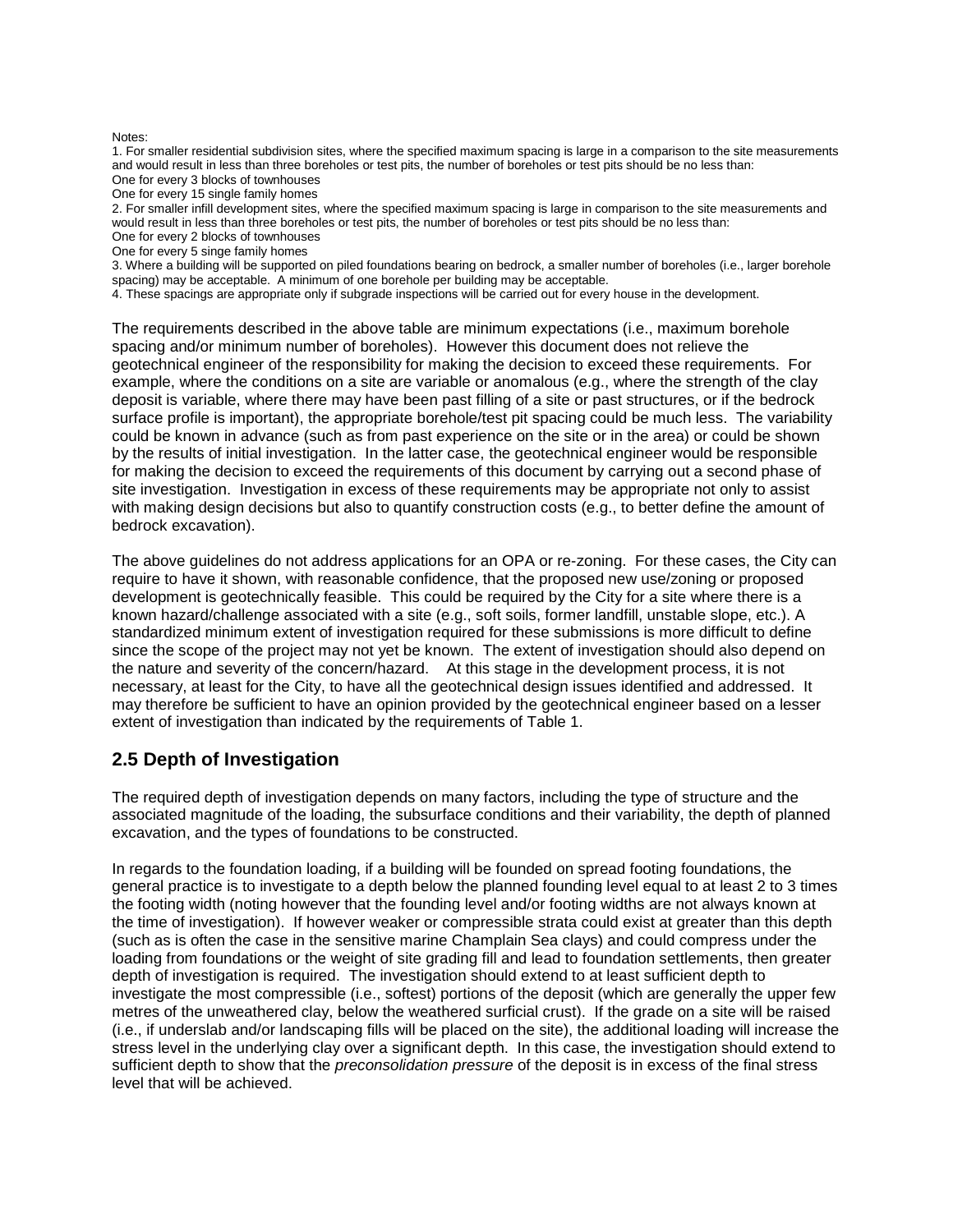Where deep foundations (such as piles or caissons) may be required, the investigation should extend at least to the bedrock surface.

Where a site is to be developed with a building and is underlain by generally cohesionless (granular/sandy) soil, which extends below the groundwater level, the depth of investigation should be sufficient to address the potential for seismic liquefaction.

Notwithstanding the above, the following general minimum investigation depths should be adhered to:

#### **TABLE 2 MINIMUM DEPTHS OF INVESTIGATION**

| Project Type / Location /<br><b>Subsurface Conditions</b>                                                                                                                                                          | <b>Minimum Depth of Investigation</b>                                                                                                                                                                                                                                                                                                                                                                                                                                                                                                                                                                                                                                                                                                                                                                                                                                                                                                                                                                                                                                                                                                                                                                                                                                                                                                                                                      |
|--------------------------------------------------------------------------------------------------------------------------------------------------------------------------------------------------------------------|--------------------------------------------------------------------------------------------------------------------------------------------------------------------------------------------------------------------------------------------------------------------------------------------------------------------------------------------------------------------------------------------------------------------------------------------------------------------------------------------------------------------------------------------------------------------------------------------------------------------------------------------------------------------------------------------------------------------------------------------------------------------------------------------------------------------------------------------------------------------------------------------------------------------------------------------------------------------------------------------------------------------------------------------------------------------------------------------------------------------------------------------------------------------------------------------------------------------------------------------------------------------------------------------------------------------------------------------------------------------------------------------|
| Residential subdivisions or infill housing on<br>sites underlain by competent soils (e.g.,<br>glacial till, compact sand, or only stiff<br>weathered clay).                                                        | 4 to 5 metres, or to the bedrock surface, but no less than one metre below the<br>maximum depth of excavation for basements or buried site services.                                                                                                                                                                                                                                                                                                                                                                                                                                                                                                                                                                                                                                                                                                                                                                                                                                                                                                                                                                                                                                                                                                                                                                                                                                       |
| Residential subdivisions or infill housing on<br>sites underlain by potentially compressible<br>Champlain Sea clay deposits (even if<br>overlain by surficial sand deposits or a crust<br>of stiff weathered clay) | 5 to 6 metres, or to the glacial till or bedrock surface, but no less than one metre<br>below the maximum depth of excavation for basements or buried site services. If<br>grade raises of more than about 0.75 metres are proposed, the depth of investigation<br>should also be sufficient to reach below the soil having the lowest strength (e.g.,<br>should show an increase in the undrained shear strength with depth).                                                                                                                                                                                                                                                                                                                                                                                                                                                                                                                                                                                                                                                                                                                                                                                                                                                                                                                                                             |
| Single house, addition, or deck on a site<br>that is not part of a previously approved<br>planning application.                                                                                                    | The geotechnical evaluation must meet the requirements of the Ontario Building<br>Code. An inspection of the excavation (founding level) surface may be sufficient<br>Where the site is, or could be, underlain by compressible Champlain Sea clay (even<br>if located beneath other soils), it would generally be necessary to investigate to at<br>least 1.5 metres below founding level.                                                                                                                                                                                                                                                                                                                                                                                                                                                                                                                                                                                                                                                                                                                                                                                                                                                                                                                                                                                                |
| Buildings.                                                                                                                                                                                                         | The depth of investigation will depend on the expected loading and site grading.<br>Low rise (≤2 storeys): 6 to 7 metres depth<br>Mid rise (3 to 5 storeys): 8 to 10 metres depth<br>High rise ( $\geq 6$ storeys): 10 to 15 metres depth<br>Or, in each case, to the confirmed bedrock surface.<br>For low-rise buildings (i.e., where the foundation loads are lighter) ,it may also be<br>sufficient to terminate the boreholes once glacial till is encountered.<br>For sites underlain by Champlain Sea clay, if grade raises of more than about 0.75<br>metres are proposed, the depth of investigation should also be sufficient to reach<br>below the soil having the lowest strength (e.g., should show an increase in the<br>undrained shear strength with depth).<br>The investigation depth should be increased where the building will have a basement<br>level, and therefore deeper footing levels. The depth must also be sufficient to<br>evaluate the excavation conditions (e.g., whether basal heaving or instability of the<br>excavation are concerns).<br>Where the building will be supported on deep foundations, the investigation should<br>extend to the confirmed bedrock surface.<br>To evaluate the seismic Site Class (see Section 3.3.3 of this document), at least one<br>borehole may need to be advanced to the bedrock surface to determine the total |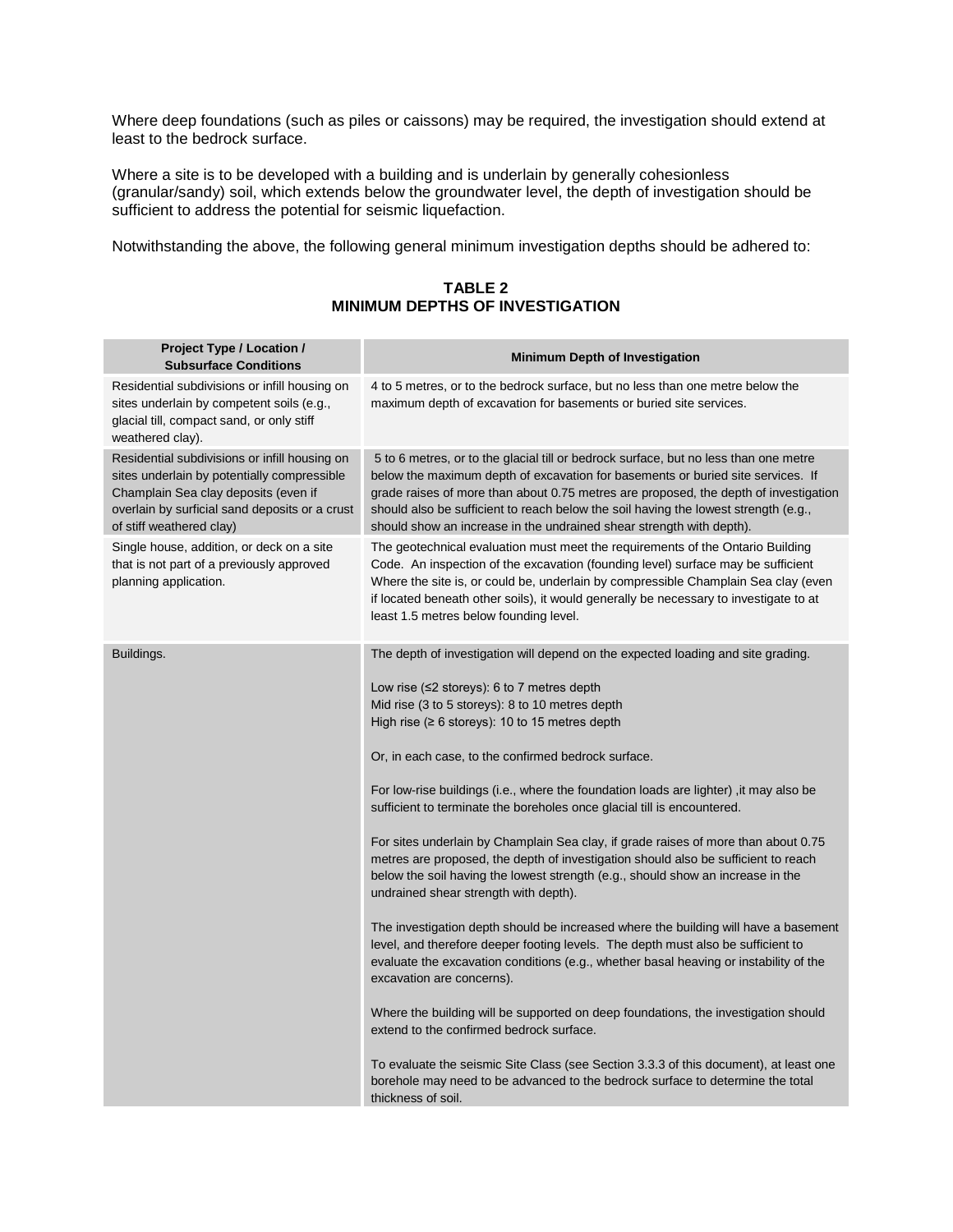| Project Type / Location /<br><b>Subsurface Conditions</b> | <b>Minimum Depth of Investigation</b>                                                                                                                                                                                |
|-----------------------------------------------------------|----------------------------------------------------------------------------------------------------------------------------------------------------------------------------------------------------------------------|
|                                                           | If the potential for seismic liquefaction needs to be evaluated (see Section 3.3.3 of<br>this document), investigation to 15 metres depth (or to the bottom of the suspect<br>soils) would be the standard practice. |
| Widening of Existing Roadway                              | 1.5 metres, but no less than the planned excavation depth                                                                                                                                                            |

The requirements described in the above table are general minimum expectations. Where these requirements are not adhered to, at the recommendation of the geotechnical engineer, City staff will require a written explanation for that deviation. However this document does not relieve the geotechnical engineer of the responsibility for making the decision to exceed these requirements and investigate to greater depth.

### **2.6 Soil Sampling and In-situ Testing**

The type and frequency of soil sampling and in situ testing required by an investigation depends on the type of project and the subsurface conditions. The Canadian Foundation Engineering Manual provides a description of the various sampling methods and their applicability.

In local practice, for investigation by boreholes, soil sampling is typically achieved using split-barrel samplers (i.e., split spoon, or drive-open samplers) in conjunction with the Standard Penetration Test. Relatively undisturbed samples of the Champlain Sea clay deposits can also be obtained using Shelby tube samplers.

In situ testing typically consists of the Standard Penetration Test and, for the Champlain Sea clay, in situ vane testing.

Where the investigation is being carried out for the purposes of foundation design, the soil sampling and in situ testing should be 'near-continuous'. That is, 0.6 metre long split-barrel samples should be retrieved at 0.75 metre depth intervals. In clay, one or two in situ vane tests can be substituted for one of the splitbarrel sample intervals.

For deeper boreholes, the sampling intervals can be increased at depth (e.g., 1.5 metre sampling and in situ testing intervals below about 7 to 10 metres depth). Similar sampling intervals may also be acceptable where the investigation is being carried for purposes other than foundation design, such as to define the conditions for sewer trench excavation in residential subdivisions.

Below the needed depth of sampling, but where the depth to bedrock/refusal is to be investigated, the borehole might be advanced without sampling. The borehole might then be terminated at the refusal depth or might be advanced into the bedrock by coring to confirm the position and type of bedrock. If bouldery conditions at depth are known or expected, then the preference would be to confirm the bedrock surface by coring.

Shelby tube sampling, if included in the investigation program, should generally be carried out (at a minimum) in the weaker portions of the deposit, which are typically the upper portions of the unweathered silty clay.

When investigating by test pits, it is good practice to obtain at least one (grab) sample per test pit and/or one sample per strata encountered in each test pit.

The sampling procedures described above table are general minimum requirements. Where these requirements are not adhered to, at the recommendation of the geotechnical engineer, City staff will require a written explanation for that deviation. However this document does not relieve the geotechnical engineer of the responsibility for making the decision to exceed these requirements.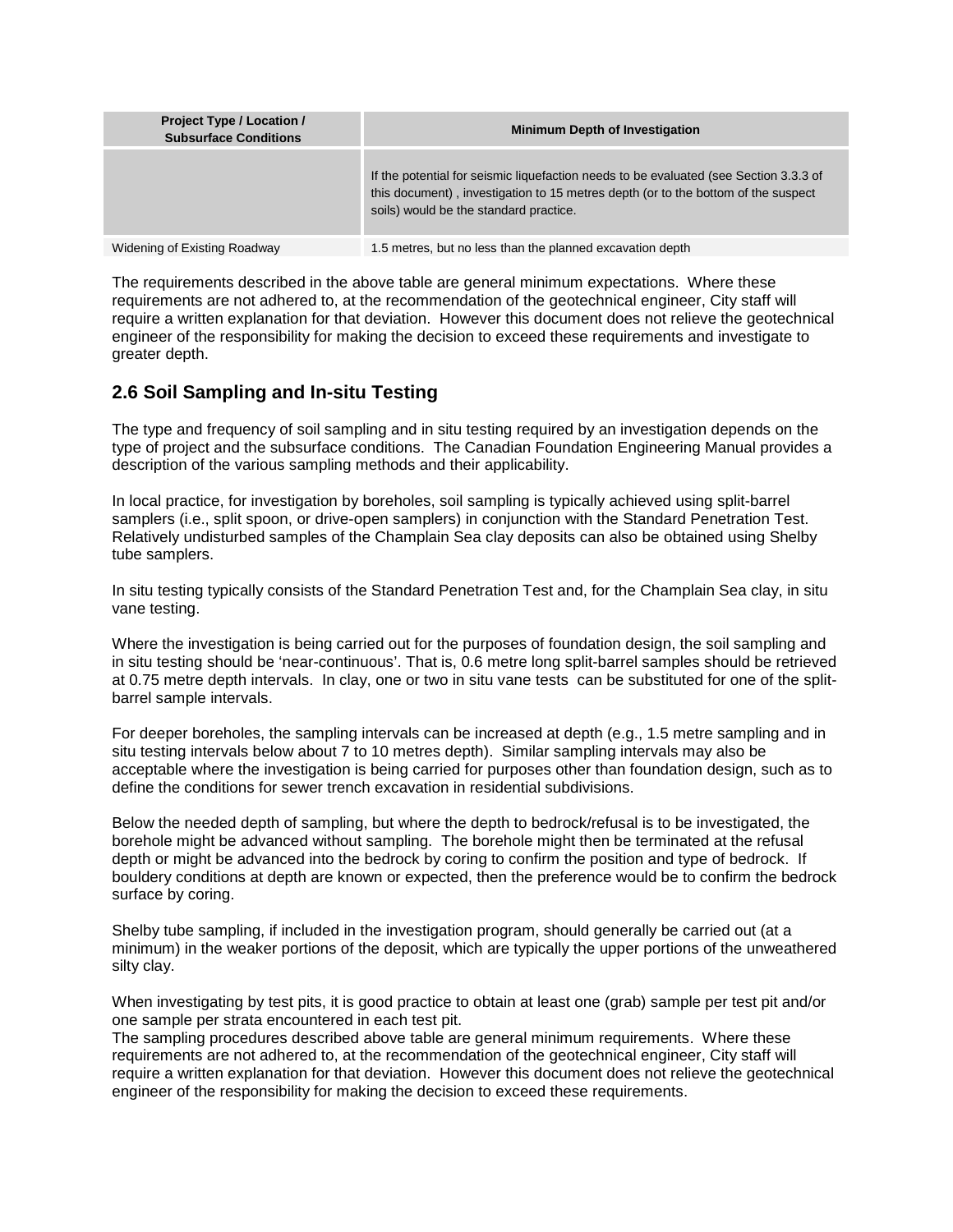### **2.7 Groundwater Level Measurement**

Measurement of the static groundwater level is not necessarily required for all projects or all ground conditions. The measurement of the groundwater level should, in particular, be carried out where:

- Excavations may extend below the groundwater level, particularly in permeable soils.
- Basement levels will be constructed and therefore the need for a foundation drainage system must be evaluated.
- Soils that are potentially vulnerable to seismic liquefaction exist on the site.
- The site is potentially underlain by compressible Champlain Sea clay, and therefore where the capacity of the deposit to accept additional load depends on the groundwater level.

Where none of these conditions are satisfied, it may be sufficient to observe the groundwater level in the 'open' boreholes or test pits, during the short time before they are backfilled. The groundwater level could also be inferred from the colour and water content of the samples. In some cases, an accurate assessment of the groundwater level may be entirely unnecessary (e.g., for a building to be supported on shallow bedrock).

However, for any of the aforementioned conditions, it will be important that a relatively accurate measurement of the groundwater level be made. One standpipe type piezometer should be installed for at least every fourth or fifth borehole, though additional piezometers should be installed where there are several water-bearing strata or where the site has variable topography.

For piezometers in lower permeability soils or rock, the groundwater level could take a week or more before stabilizing and should not be recorded prematurely.

Ontario Regulation 903 may require abandonment/decommissioning of water level monitoring devices, such as standpipe piezometers.

### **2.8 Laboratory Testing**

Conventional laboratory testing includes:

- Water content testing, particularly on fine grained soils (e.g., clays and silts);
- Atterberg limit testing, on fine grained soils;
- Grain size distribution testing, particularly on cohesionless soils, such as sandy or silty soils;
- Laboratory oedometer consolidation testing on compressible clay soils; and,
- Basic chemical analyses related to potential corrosion of buried ferrous elements or sulphate attack on buried concrete elements.

Water content and Atterberg limit (i.e., liquid and plastic limit) testing are more useful in clay soils and assist the geotechnical engineer with:

- Estimating the unit weight (i.e., density) of the soil, and hence the current stress level in the ground.
- Evaluating the compactability of the soil, if it is to be excavated and re-used as fill.
- Estimating the deposit's preconsolidation pressure from other parameters, such as the in situ vane test results.

Grain size distribution test results are useful to the geotechnical engineer, particularly for sandy/granular soils, in:

• Estimating the permeability (i.e., hydraulic conductivity) of soil, in regards to the potential groundwater inflow to an excavation.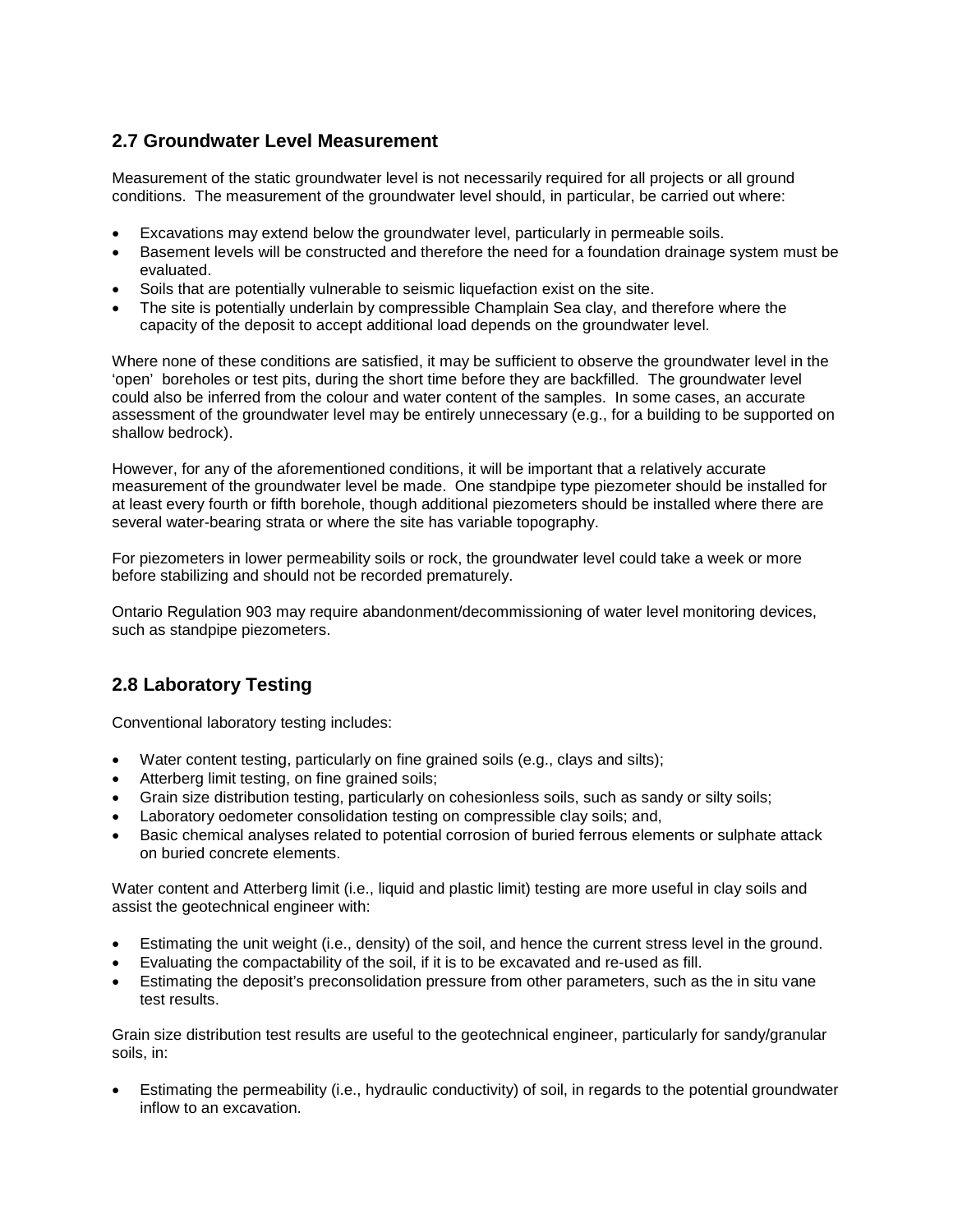- Evaluating the resistance of a soil to seismic liquefaction, and hence the potential seismic settlements or reduced bearing capacity.
- Assessing the potential compressibility of granular soil (i.e., sandy and silty soils).

Laboratory oedometer consolidation testing is a method of essentially directly measuring the *preconsolidation pressure* of clay soils. The *preconsolidation pressure* can also be estimated from the results of in situ vane testing, but with only limited accuracy. These estimates are therefore generally made fairly conservatively, and should only be made where the design will not raise the stress level unduly close to the estimated *preconsolidation pressure*. Estimation of the *preconsolidation pressure*, using in-situ vane test results, should not generally be relied upon for sites with soft clays (i.e., Champlain Sea clay deposits with an undrained shear strength less than 25 kilopascals) and/or in particular may not be appropriate where the grade will be raised by more than about 0.8 metres (i.e., where the predominant additional loading to the deposit may come from the weight of underslab or landscape fill material placed on the site).

It may be important to carry out laboratory oedometer consolidation testing on samples from different depths in the deposit and to thereby develop a profile of the preconsolidation pressure with depth. This requirement would be particularly important where the deposit is thick and/or where the results of the in situ vane testing indicate that the deeper portions of the deposit may also be compressible (and not only the shallower portions of the deposit, which are typically the softest).

Basic chemical analysis of soil or groundwater is useful for evaluating:

- The potential for corrosion of buried ferrous elements, which could result in premature failure or deterioration of steel piles, rock anchors (such as may be required to resist buoyant uplift forces or lateral seismic forces on a building), reinforcing steel in the foundations, or site servicing pipes and connecting hardware.
- The potential for sulphate attack on buried concrete.

A common cause of a corrosive environment is the presence of elevated chloride ion concentrations due to infiltration of road salt used for ice control. At a minimum, the testing related to potential corrosion should include measurement of the soil or groundwater conductivity. Measurement of the chloride ion concentration and pH is also useful.

Sulphate attack can occur when soluble sulphates are present in the soil or groundwater. Reaction with concrete can result in premature deterioration. CSA standard A23.1 contains criteria regarding sulphate ion concentrations in soil or groundwater above which sulphate resistant Portland cement should be used in the manufacture of concrete.

Although it would probably be good practice to carry out chemical analyses on both soil *and* groundwater samples, and this program should be considered for critical applications, this testing should at a minimum be carried out on samples of either the soil or the groundwater. Samples should ideally come from the same depth(s) at which ferrous or concrete elements will be constructed. On a small site, it would be conventional practice to test a single sample. On a larger site (e.g., a residential subdivision site measuring hundreds of metres in size), multiple samples should be tested.

# **Geotechnical Reports**

### **3.1 Introduction**

This section provides some minimum requirements for geotechnical reports submitted to the City for plans of subdivision, plans of condominium, Site Plan approval, or other development related applications. Guidelines are also provided on issues that should be considered in preparing these reports.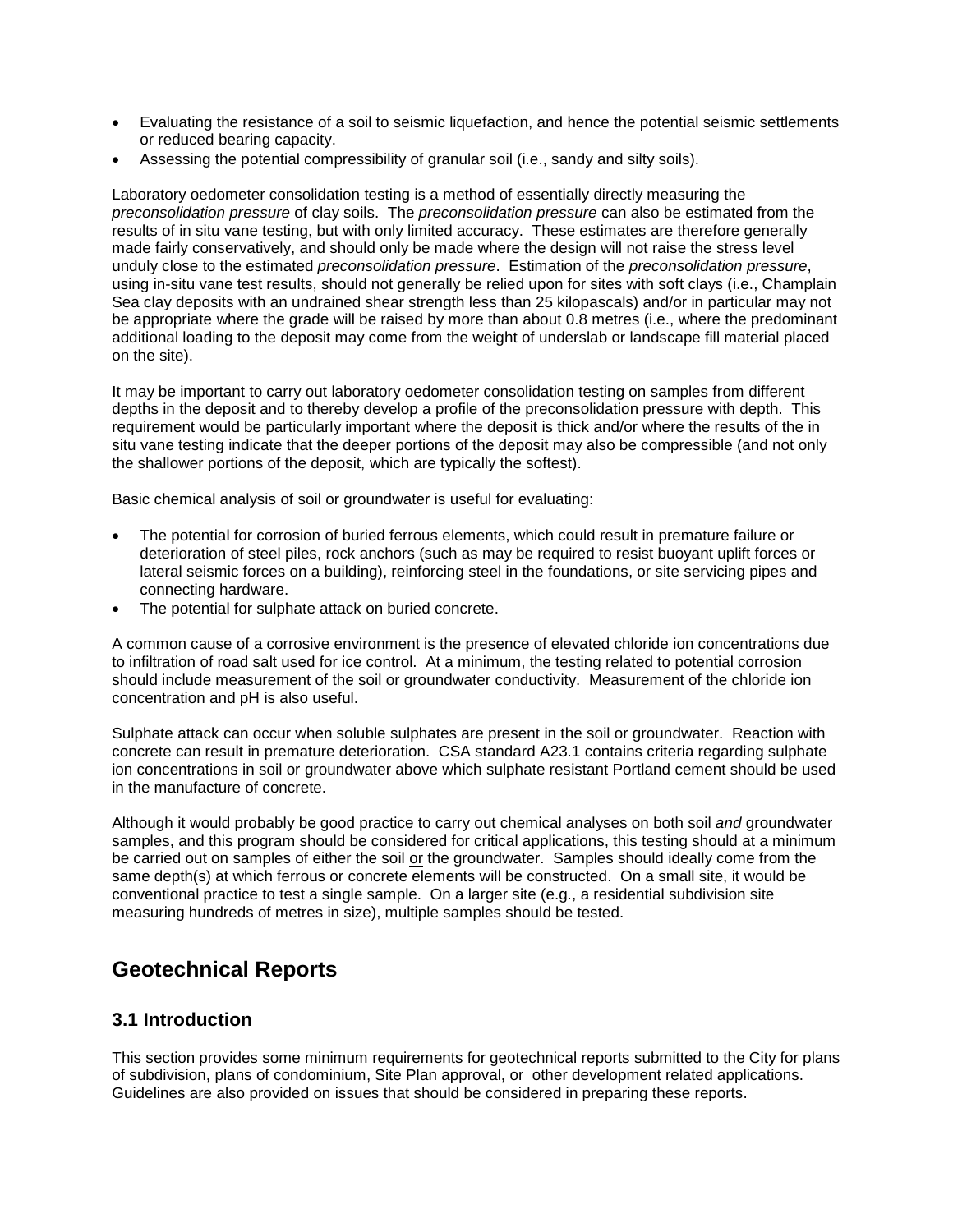The reporting requirements for geotechnical investigations relating to OPA or re-zoning applications should be decided on a case-by-case basis, at the discretion of the City, based on the hazard/issue of concern.

The intent of this section is not to relieve the geotechnical engineer of responsibility for the completeness or accuracy of the geotechnical report. Rather, the intent is to:

- Provide direction in particular on the geotechnical reporting relating to the design and construction of facilities where the City will ultimately have ownership (e.g., new services and roadways in residential subdivisions). For example, restrictions on the site grading may impact on the design profile of buried services and on the design pavement structures of roadways.
- Provide direction on issues where the public (e.g., adjacent property owners or the future purchasers of houses, etc.) may be impacted by development. For example, restrictions on the site grading can be necessary to avoid settlement of foundations and damage to structures.
- Provide a common framework for geotechnical reports to facilitate review by City staff. For example, this document provides a summary of the current level of local practice and therefore provides City staff with a tool for reviewing geotechnical report prepared by geotechnical engineers not familiar with some issues particular to geotechnical design in the geologic conditions of eastern Ontario.

This document should under no circumstances be interpreted to supersede the requirements of the Ontario Building Code or, for new house construction, of the Tarion Warranty Corporation, or any other standard of practice.

### **3.2 Report Contents**

The geotechnical report shall contain, at a minimum:

- A description of the site location, current land use, and topography. Adjacent land uses should also be discussed, if relevant to the proposed works, or if there is a potential for impacts (e.g., potential settlements, or if shoring or underpinning are required).
- A description of the planned development, including the proposed buildings and site grading (if known). If significant excavations will be required (e.g., for basement levels), these should also be described.
- A discussion of existing geotechnical information for the site (e.g., from previous investigations) or the expected conditions based on geologic mapping or previous experience in the area.
- A description of the subsurface investigation procedure (e.g., borehole drilling, sampling and in situ testing, laboratory testing, and groundwater level measurement).
- A summary of the subsurface conditions on the site and the results of the in situ and laboratory testing.
- A scaled plan showing the site and the locations of the boreholes and test pits.
- Drawings or tables showing the findings of the investigation (i.e., borehole and test pit logs, with elevations).
- Drawings or tables showing the factual results of the laboratory testing.
- Recommendations and guidelines on the geotechnical design issues.

The report should be signed and sealed by a geotechnical engineer licensed in the Province of Ontario who is qualified, based on experience in the profession, to prepare such reports. Preliminary geotechnical investigation reports, such as might have been prepared for the due diligence assessment carried out during property acquisition, are not suitable for submission to the City. Preliminary geotechnical investigation reports are not prepared by the geotechnical engineer in the context of the detailed design of the development.

### **3.3 Geotechnical Recommendations and Guidelines**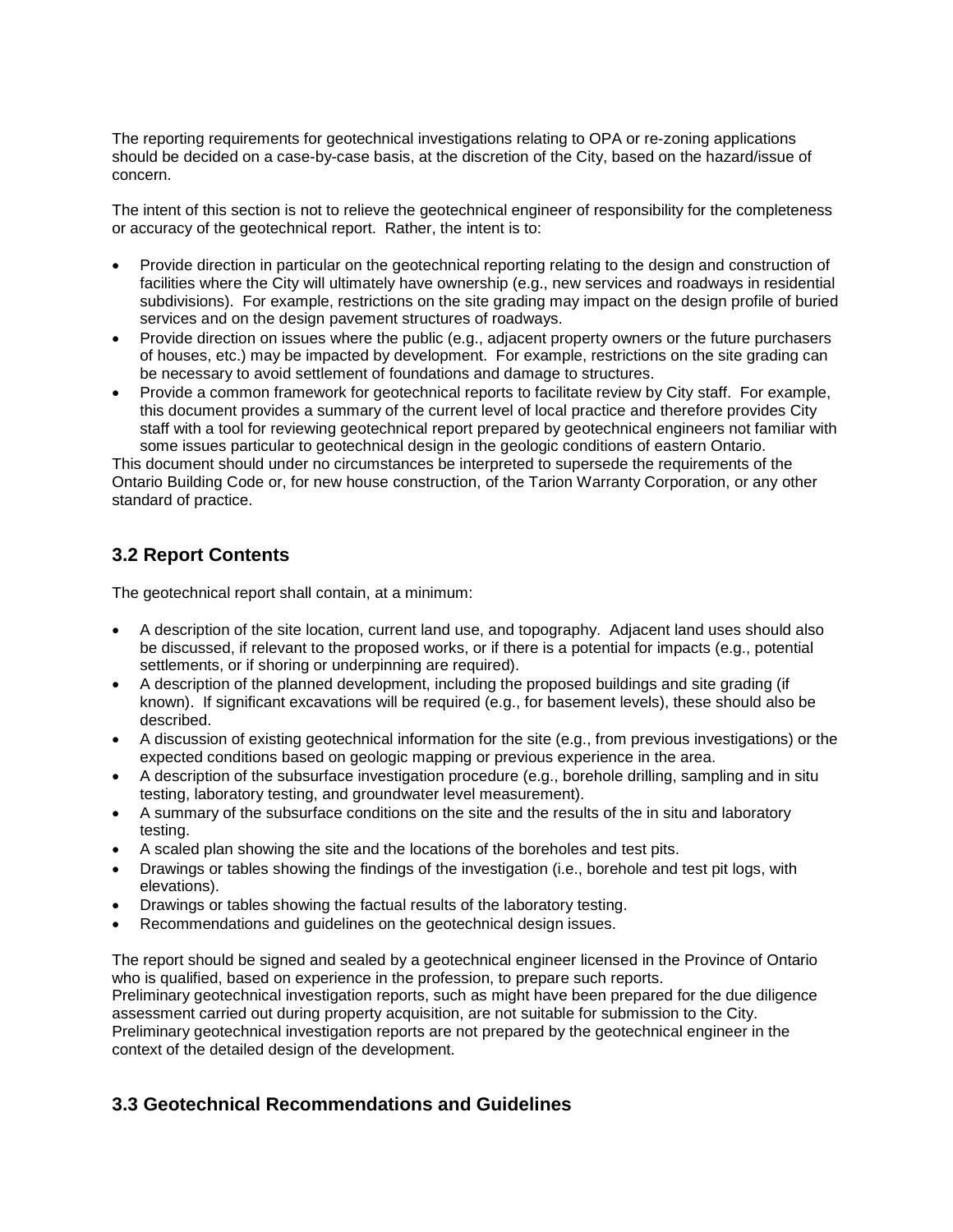Identification of the geotechnical design issues that apply to the project/development and the manner in which they are to be addressed is the responsibility of the geotechnical engineer. However, the report must be sufficiently complete that city staff can confirm that the issues have been properly identified and adequately addressed. The following issues should be considered by the geotechnical engineer.

### **3.3.1 Site Grading**

Site grading should be considered in as much as it could relate to:

- The potential for settlements resulting from compression of the underlying soils.
- The need to limit excavations due to high water levels and permeable ground conditions.
- The stability of slopes or the need for retaining walls. These issues should be addressed in accordance with the City document "Slope Stability Guidelines for Development Applications in the City of Ottawa" and its Appendix A "Minimum Requirements for Slope Stability Assessment Reports."
- The feasibility of constructing cut slopes.
- The feasibility of excavating, transporting, placing, and compacting materials excavated from one part of the site to another.
- The need for removal of surficial topsoil or other organic soils as well as fill materials.

The first issue (potential settlements) is particularly critical for sites underlain by compressible sensitive marine Champlain Sea clay. For these sites, the geologic profile will often consist of a surficial 'crust' of stiffer and drier clay (typically brown or grey brown in colour) underlain by weaker and more compressible unweathered clay (typically grey in colour). In simplified terms, the unweathered clay lies below the groundwater level and has therefore not been desiccated and weathered.

The sensitive marine Champlain Sea clay can undergo large compression if the stress level acting on it is raised above the deposit's *preconsolidation pressure*, which is effectively the 'yield' strength of the material. At stress levels below the preconsolidation pressure, settlements are typically quite limited. At stress levels above the preconsolidation pressure, or approaching it, settlements can be large. The difference between the preconsolidation pressure of the deposit and the existing effective stress level is the called the *overconsolidation*. The stress level must be maintained at a sufficient margin below the preconsolidation pressure; i.e., the stress increase must be sufficiently less than the overconsolidation.

Where overlying structures will be supported on shallow foundations (e.g., spread footings or rafts), the stress increase on the clay deposit will result from the combination of the weight of the site grading fill and the loads from the building foundations. Those combined loads must therefore be considered when evaluating the permissible site filling/raising.

In making that assessment, the geotechnical engineer must evaluate the potential long term lowest sustained groundwater level that could occur on the site. That groundwater level would be the critical condition in regards to an increase in the stress in the clay deposit since lower water levels result in a reduction of buoyant forces that resist the loading between soil particles. Groundwater levels vary seasonally (e.g., are typically higher in the spring due to increased rainfall and infiltration) and may therefore be lower than the levels recorded in the piezometers. Over time, groundwater levels may also lower due to a reduction in the amount of permeable surface through which rain fall and snow melt can infiltrate (e.g., due to the construction of paved surfaces and structures [roofs]). The installation of buried services (e.g., storm and sanitary sewers) may also result in some groundwater level lowering due to groundwater drainage through the granular pipe bedding and surround materials (although the geotechnical engineer may specify the use of seepage barriers [i.e., clay dykes] in the service trenches to mitigate this potential). The geotechnical engineer must therefore predict the potential future *low* groundwater level. The value used in the analyses should be discussed in the report, along with the restrictions on the site grading (e.g., maximum permitted grade raise).

In most cases, this evaluation of the potential future low groundwater level can be made based on the soil stratigraphy, measured groundwater levels, and a review of the development plans. For sites that are hydrogeologically sensitive, such as where the clays are particularly compressible and/or where the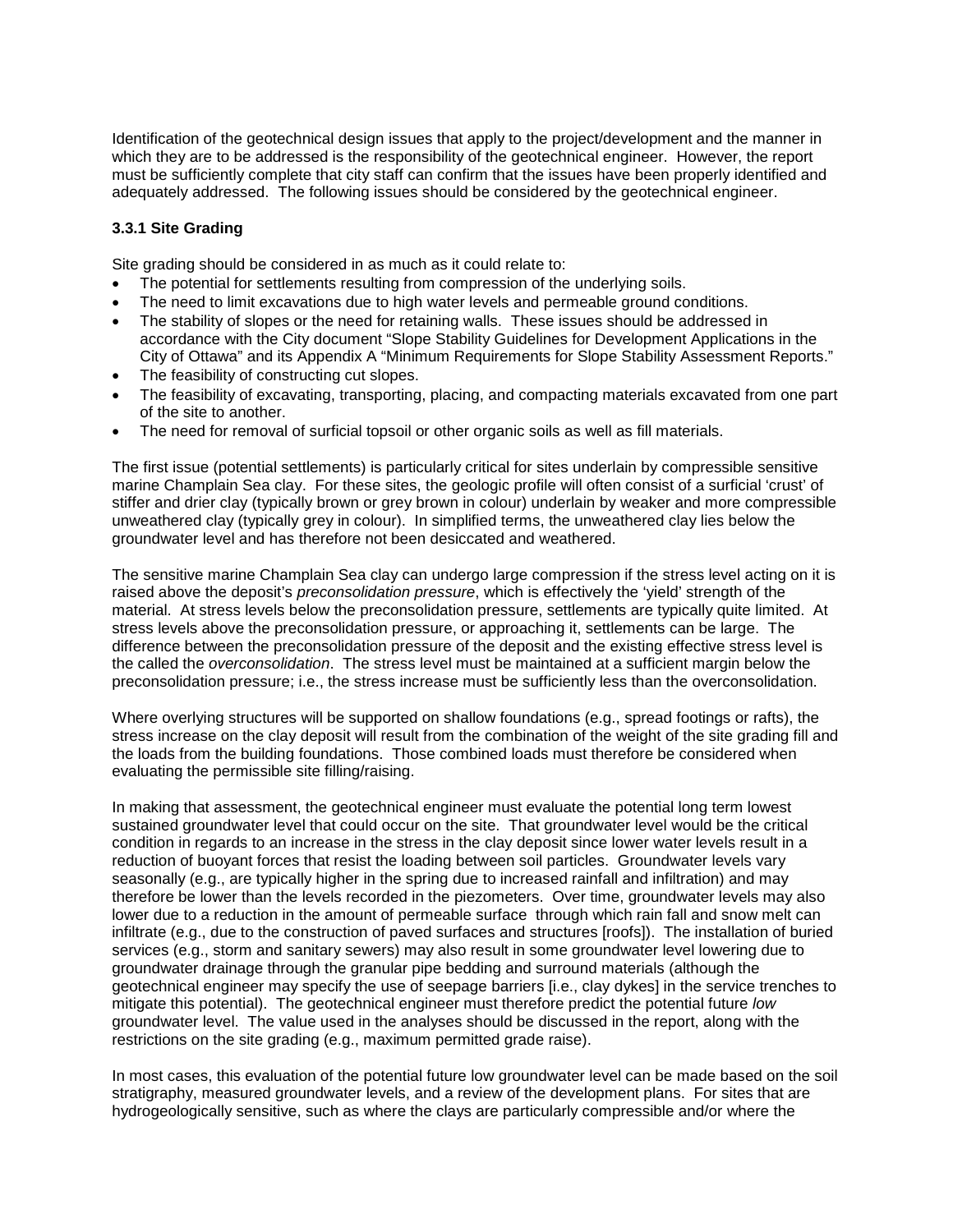natural recharge will be severely reduced, a hydrogeologic study may be justified. However that study is outside of the scope of a conventional geotechnical investigation.

The evaluation should also consider the additional loading that could come from the loading on slab-ongrade floors; these loadings can be large in warehouses and some other structures.

The Canadian Foundation Engineering Manual suggests that the stress increase in clay soils be maintained below about 80 percent of the *overconsolidation.* This guideline accounts for the phenomenon of secondary compression whereby a clay soil will start to creep and compress even at stress levels slightly below, but close to, the preconsolidation pressure. This guideline also provides a margin against uncertainty in the evaluation of the current stress level in the ground, the predicted future lowest sustained groundwater level, and the estimated or measured preconsolidation pressure, which could vary across the site.

### **3.3.2 Foundation Design**

The report should provide geotechnical engineering guidelines on the design of structure foundations, particularly if the report will ultimately be included in support of the application for a building permit.

In regards to applications for planning approval, the following issues should be addressed:

- The requirements for engineered fill for buildings or other elements (e.g., location, thickness, extents/sideslope, subgrade preparation, materials, compaction, etc.).
- The relationship between the foundation design parameters and site grading, such as may be the case for sites underlain by compressible clay.
- The presence of expansive shale and required foundation treatments.
- Restrictions on the planting of trees or the preservation of existing trees.
- Measures required to maintain the local groundwater level (e.g., lowest foundation or foundation drain level, water-tight construction, etc.).

#### *Expansive Shale*

Where the foundations will be constructed on shale bedrock of the Billings or Carlsbad formations, the potential for heaving of the shale bedrock should be considered in the foundation design. These bedrock types have the potential to heave due to weathering of pyrite and the formation of volumetrically larger gypsum crystals.

This process involves a series of chemical reactions, some of which are purely chemical and others of which are at least catalyzed by micro-organisms. The general mechanism is considered to be that pyrite  $(Fes<sub>2</sub>)$  which is present at low concentrations in the shale is weathered in the combined presence of oxygen and water to form sulphuric acid. That sulphuric acid then reacts with calcite, which is also present within the shale either as an integral part of the rock or as filling within fractures, to form gypsum. The gypsum crystals tend to form within existing fractures and to be volumetrically larger than the materials that formed them, thus resulting in heaving.

For the above reactions to occur there must be both water and oxygen available. An increase in the ground temperature, such as due to the heat from the basement area, is also considered to promote the above reactions.

It is also possible for the products of the above reactions to attack concrete (i.e., sulphate attack).

For the above reactions to occur, there must be both water and oxygen available. This process will therefore only occur in the humid environment above the water table. Groundwater level lowering is therefore one possible trigger of such heaving.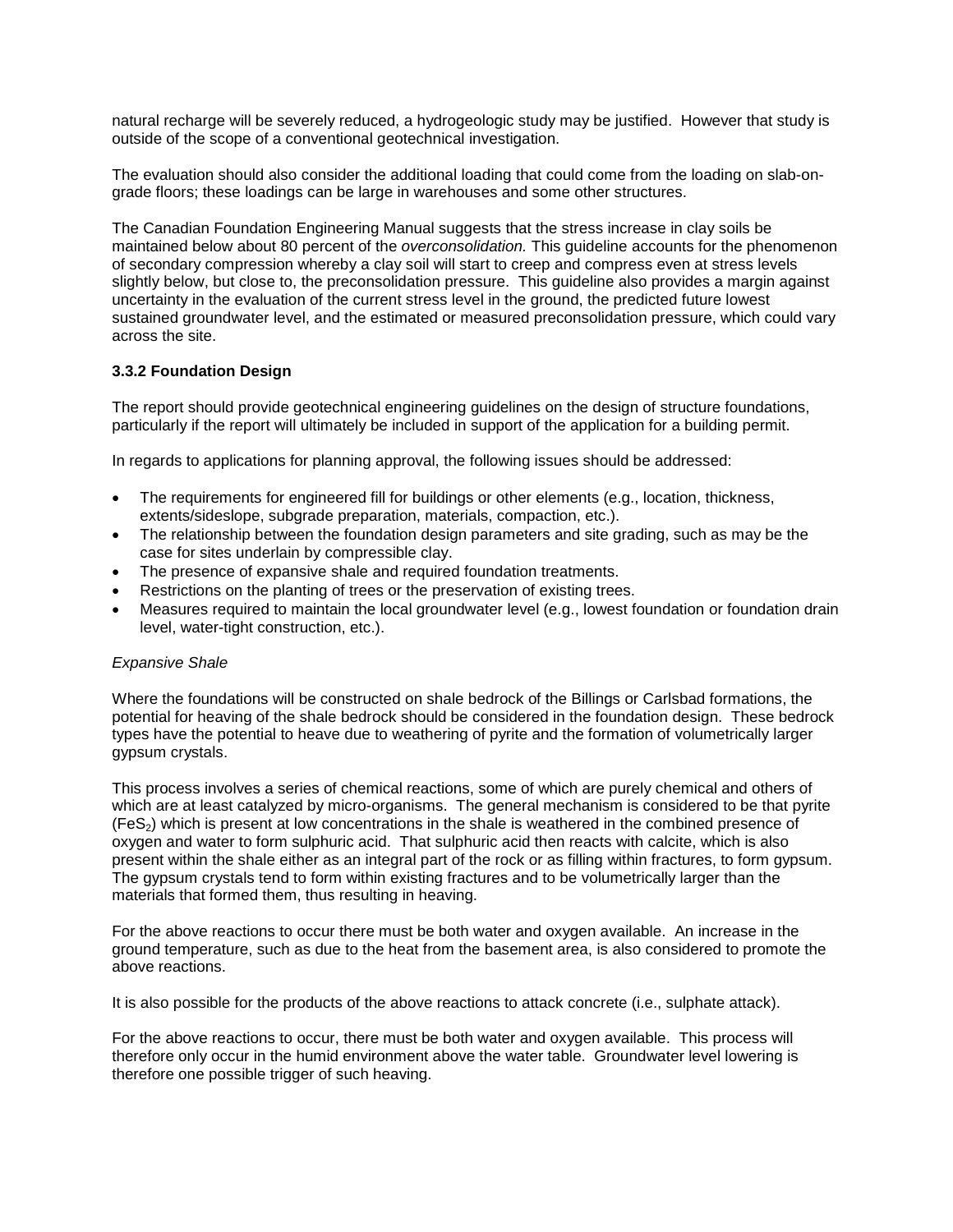Heaving of the shale can damage floor slabs and services. Lightly loaded foundations could also potentially be impacted. The report should discuss measures to prevent such heaving.

The use of sulphate resistant cement in concrete mixes should also be considered.

#### *Trees*

Moisture depletion of silty clay soil caused by water demand of trees is a known cause of foundation distress in the Ottawa area, although many other causes of foundation distress exist.

Trees are living organisms which require water for their continued existence (transpiration) and to support their natural growth. In part, trees obtain water with their root systems that draw water from the soil. The amount of water drawn from the soil is particularly high during periods of low rainfall when water infiltration is minimal. When the roots withdraw water from a soil that is volumetrically susceptible to moisture change (such as the sensitive marine Champlain Sea clay), soil shrinkage results. Such shrinkage can result in vertical settlement and horizontal movement, which can affect structures and utilities that draw their support from the soil at shallow depth.

Structures with shallower foundations are more vulnerable to settlement due to moisture depletion from the water demand of trees. For example, a structure founded at 1.5 metres depth is more vulnerable than a structure with a full conventional basement level and a founding depth of 2.4 metres. Silty clays with a higher water content and a softer consistency are also more likely to undergo significant shrinkage. However even stiffer clays and weathered clays are potentially vulnerable to shrinkage due to moisture depletion. Sandy soils and glacial till are generally not susceptible to shrinkage due to moisture depletion.

The report should therefore identify whether soils sensitive to moisture depletion and settlement due to the water demand from trees exist at the site (such as Champlain Sea clay). This issue should be addressed both in regards to the planting of new trees near foundations as well as the preservation of existing trees around new foundations. Reference should be made to the City of Ottawa report to the Planning and Environment Committee of September 9, 2005 titled "*Trees And Foundations Strategy In Areas Of Sensitive Marine Clay In The City Of Ottawa*." In general, trees should be planted no nearer to the foundations than their ultimate (mature) height and trees of lower water demand should be used.

Structures can alternatively be supported on deep foundations, which derive their support below the depth of root penetration and potential moisture depletion. In some situations, it may also be feasible to install a barrier between the tree and the structure which would prevent root growth below the foundations.

The above guidelines relate to the design of new developments. Where damage to an existing structure occurs, due to settlement of foundations, a specific assessment should be made to determine the cause of the settlement.

#### **3.3.3 Seismic Design and Seismic Liquefaction**

The potential for seismic liquefaction may need to be addressed. Seismic liquefaction occurs when earthquake vibrations cause an increase in pore water pressure within the soil. The presence of excess pore water pressures reduces the effective stress between the soil particles and the soil's frictional resistance to shearing. This phenomenon, which leads to a temporary reduction in the shear strength of the soil, may cause large lateral movements of even gently sloping ground, referred to as "lateral spreading", as well as reduced support to foundations against vertical and lateral loading.

In addition, 'seismic settlements' may occur once the vibrations and shear stresses have ceased. Seismic settlement is the process whereby the soils stabilize into a denser arrangement after an earthquake, causing potentially large surface settlements.

The following conditions are more prone to experiencing seismic liquefaction: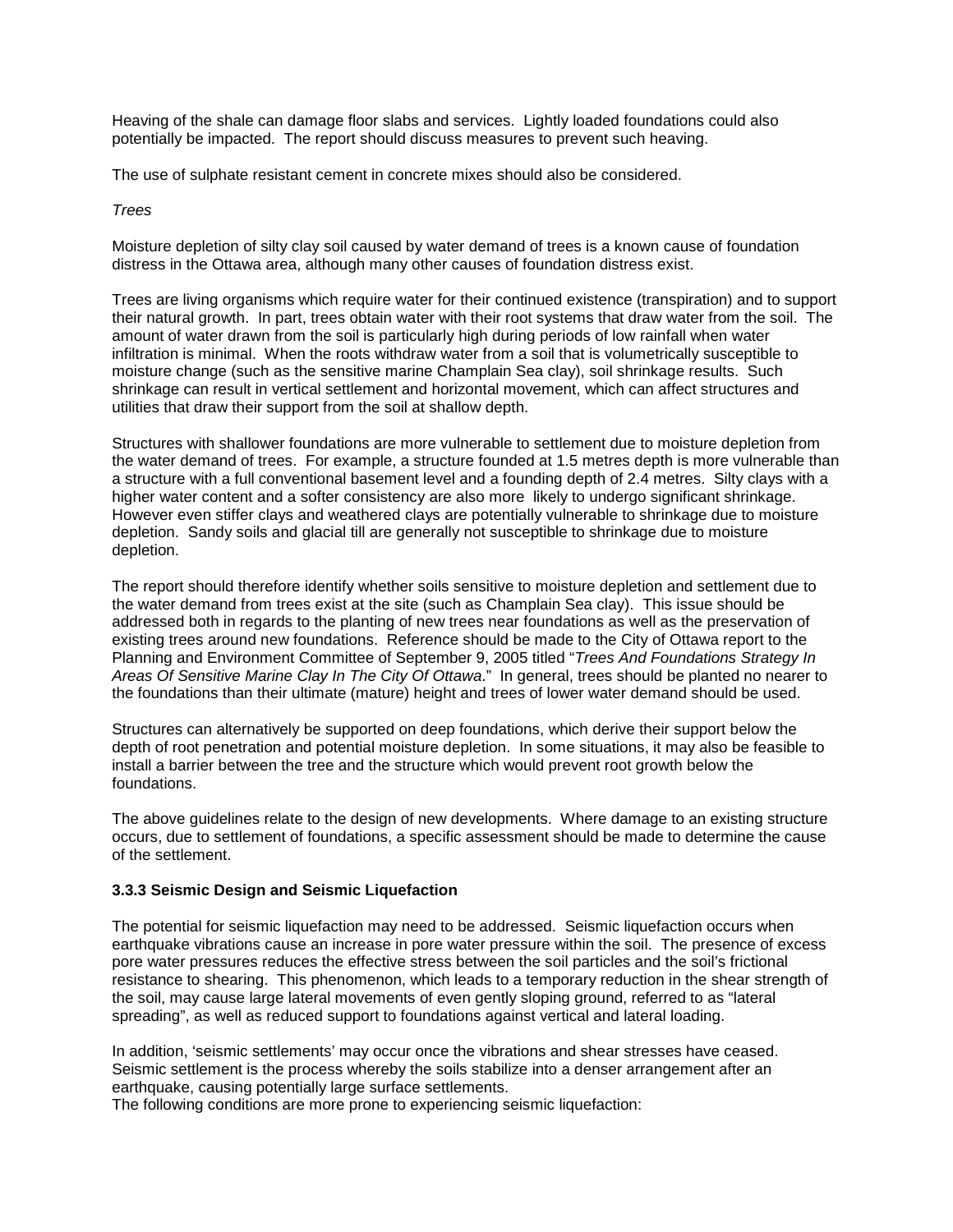- Coarser grained cohesionless (granular) soils (i.e., more probable for sands than for silts);
- Soils having a loose state of packing; and,
- Soils located below the groundwater level.

The assessment of the potential for seismic liquefaction should also consider the potential for soft ground conditions to amplify the seismic motion.

The assessment should be carried out using the design earthquake acceleration specified in the current version of the Ontario Building Code.

For the design of structures, design guidance should also be provided in regards to the impacts of the underlying subsurface conditions on the site response and the lateral seismic loading to the structure (e.g., the Site Class). For sites underlain by soft soils or deep bedrock, the Site Class may, for certain types of structures, dictate that larger seismic forces need to be considered in the structural design.

The selection of a Site Class, in accordance with the Ontario Building Code (OBC), is based on the average shear wave velocity of the 30 metres of soil and bedrock that underlie the foundations. This evaluation can be made by several geophysical methods including:

- Multichannel Analysis of Surface Wave (MASW), using measurement of the speed of transmission of surface ground vibrations, which can typically be generated by an impact on the ground surface (e.g., a sledge hammer impact or weight drop). This method does not require the drilling of a borehole.
- Vertical Seismic Profiling (VSP), whereby a borehole is drilled to 30 metres depth, a permanent casing is installed in the borehole, a probe is inserted down the casing, and the transmission of vibrations from ground surface (from a small impact) to the probe at depth is measured.
- Crosshole Seismic Testing whereby two boreholes are drilled to 30 metres depth, casings installed in each, and the transmission of vibrations is measured from a vibration source in one casing to a probe in the other.
- Seismic piezocone testing, whereby a piezocone probe (see Section 2.3) is pushed to depth (30 metres, if possible) and the transmission of ground vibrations from an impact on the ground surface to the probe at depth is measured. However this method does not provide the shear wave velocity of the bedrock to be used in the 'averaging' calculation (if bedrock is present within the 30 metre depth) since the probe cannot be pushed into the rock. In this case, the shear wave velocity of the bedrock would need to either be already known or estimated conservatively.
- These methods all have different levels of accuracy, and some may be more appropriate to certain site conditions, however they all are considered generally acceptable for the purposes of determining the Site Class.

The shear wave velocity can also, in some cases, be *estimated* from the results of the Standard Penetration Testing and in situ vane testing carried out in boreholes. However this assessment is not as accurate and the shear wave velocities should be estimated conservatively. Further, the shear wave velocity of the bedrock cannot be estimated in the same manner and must either be known or estimated conservatively (similar to the requirements for seismic piezocone testing). This overall method, although acceptable under the OBC, is not preferred and should only be applied conservatively.

#### **3.3.4 Excavations and Impacts on Adjacent Structures/Properties**

Where excavations will be required to construct the building and its foundations, guidelines should be provided on:

- The materials that will be excavated and the methods of excavation;
- The required stable side slope inclinations for excavations; and,
- Groundwater inflow and control.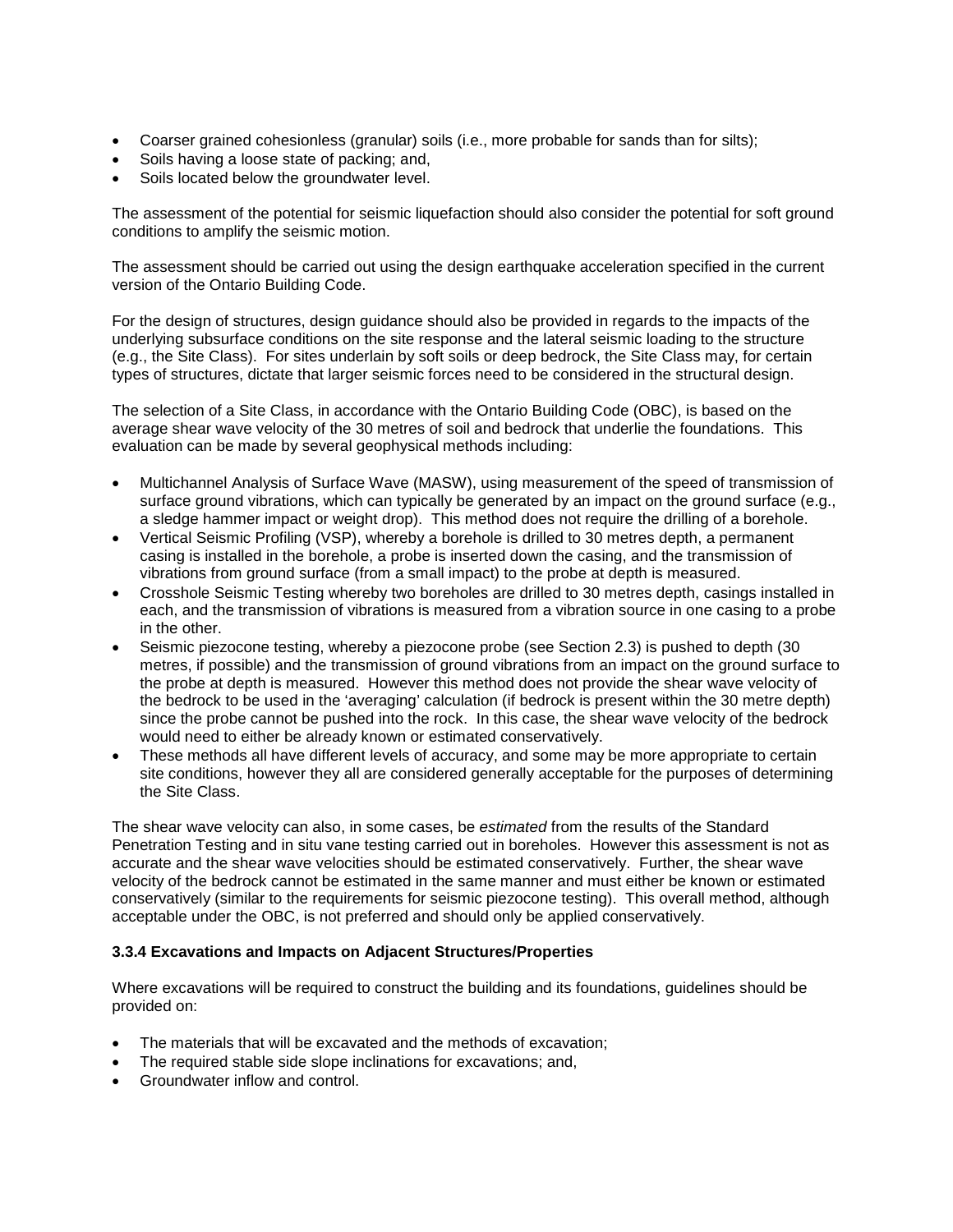For some sites, the geotechnical engineer may need to evaluate:

- The factor of safety against basal instability of braced/shored excavation sides slopes.
- The factor of safety against basal heaving due to piezometric pressures in permeable strata at depth.
- The potential for piping and disturbance of the subgrade soils due to the groundwater inflow.
- The need for a Permit-to-Take-Water from the Ministry of the Environment, due to the expected rate of pumping exceeding 50 cubic metres per day.

Where appropriate, the report must also include a discussion/assessment of the potential impacts on the performance of neighbouring (off-site) buildings, infrastructure, and property due to:

- Ground movements around the excavation, including shoring movements and underpinning movements;
- temporary or permanent groundwater level lowering in sensitive clay deposits;
- drying of expansive shale bedrock; and,
- blasting.
- Mitigation measures should be discussed, if appropriate.

If shoring will be provided around the excavation, or underpinning of adjacent buildings will be required, guidelines may be provided on the design.

The effects of groundwater level lowering on the productivity of adjacent wells should also be considered.

Where potential impacts are identified and/or need to be mitigated, the report should identify whether, in the opinion of the geotechnical engineer, a preconstruction survey should be considered. Guidelines should be provided on the scope of that preconstruction survey (e.g., adjacent wells, nearby buildings, services, etc.).

### **3.3.5 Foundation Drainage**

The need for foundation drainage should be discussed in the geotechnical report. The need for foundation drainage should consider:

- The measured groundwater levels and the expected variation.
- The site grading.
- The types and depths of foundations (e.g., the depth of planned basements).
- Potential flood levels from adjacent water courses.
- The potential impacts on adjacent structures (e.g., settlement) due to groundwater level lowering resulting from drainage of the foundations.
- The potential for buoyant uplift forces if the foundations are not drained.

The report should clearly state the interpreted level of the groundwater surface (i.e., of the water table).

#### **3.3.6 Earthworks Related to Site Servicing**

For residential subdivisions with new internal roadways and site services, or for building sites with new services, geotechnical design guidelines should be provided in regards to excavations (per Section 3.3.4 of this document), bedding, cover, and backfilling. Where the City will ultimately become the owner of those services, their design and construction must conform to City standards.

As described previously, many parts of the City of Ottawa are underlain by potentially compressible sensitive marine Champlain Sea clay deposits. These deposits are subject to volume reduction (consolidation) when overstressed, such as may occur due to a reduction in the piezometric pressure in the deposit due to a lowering of the groundwater level. These deposits may also shrink when dried, such as may also occur due to lowering of the groundwater level into the deposit itself. Consolidation or shrinkage of the deposit could cause settlement of overlying structures. Therefore, the need for seepage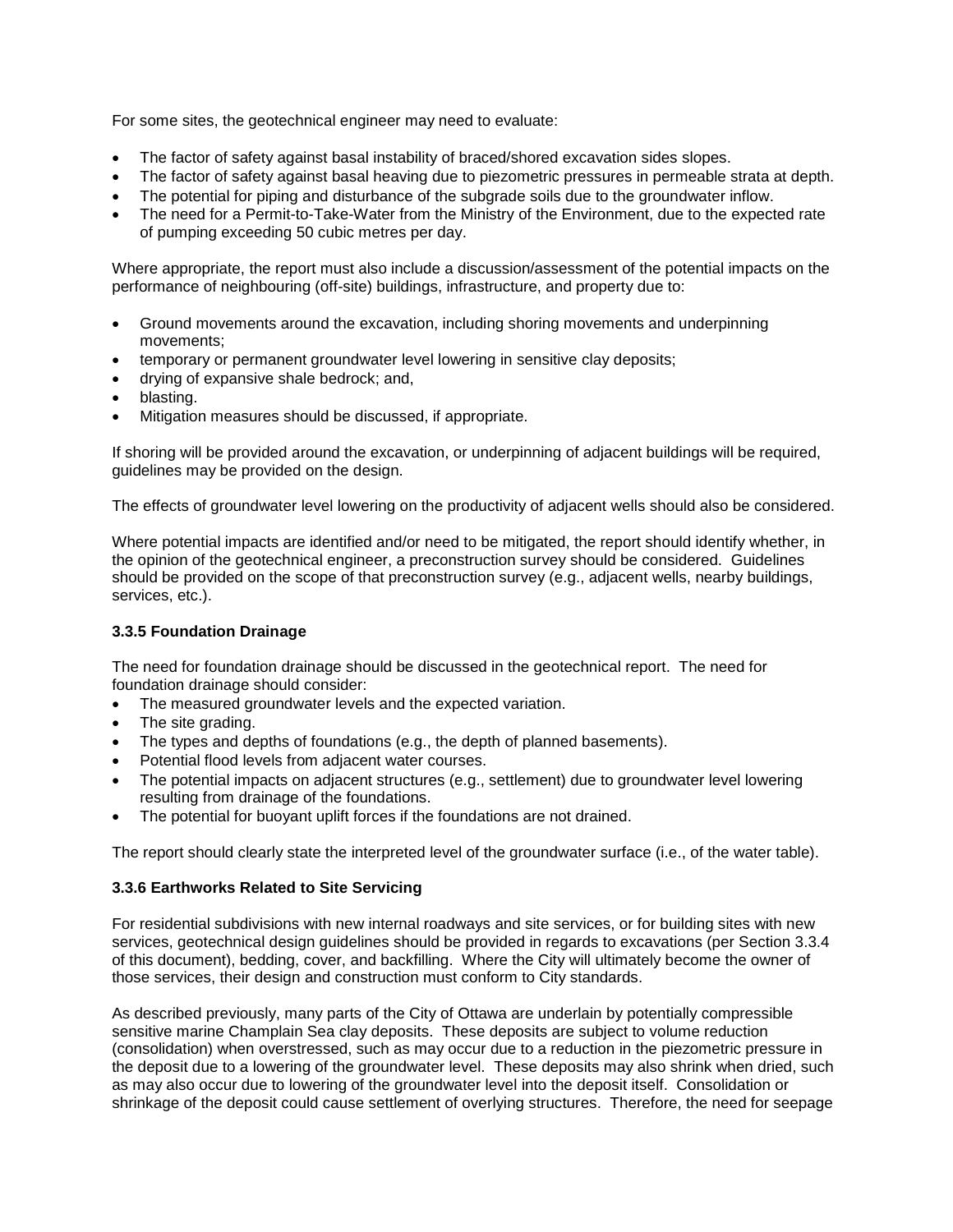barriers in the service trench bedding, cover, and backfill should be considered wherever the geotechnical engineer evaluates that a lowering of the groundwater level on the site or on adjacent sites could have an adverse impact.

Other geotechnical guidelines should be provided, as appropriate, consistent with the City of Ottawa Sewer Design Guidelines and the Standard Tender Documents for Unit Price Contracts.

### **3.3.7 Pavement Design**

Where new roadways or other pavement areas (e.g., parking lots) will be constructed, guidelines on the pavement design should be provided. Where the roadway or paved area will ultimately be transferred to City ownership, the design and construction of those pavements must conform to City standards. The geotechnical report should include a discussion on subgrade preparation, pavement design (e.g., asphalt, granular base, and granular subbase material types and thicknesses), and drainage. Variables that should be considered in the selection of the pavement structure include:

- The subgrade material.
- The groundwater level.
- The expected traffic levels.

The pavement design should be in general conformance with the current City standards. The report should also provide direction on the level of inspection and review that is required during construction. Inspection and review may be required to confirm that the subgrade composition is consistent with the results of the investigation and the pavement design, recognizing that the shallow subsurface conditions can be more variable (e.g., due to past filling, the presence of organic deposits, etc.) and may therefore vary between boreholes. The *condition* of the subgrade may also need to be reviewed, such as where the compaction of trench backfill materials may be problematic (e.g., where trenches have been made through saturated sensitive clays) and may impact on the pavement design.

### **3.3.8 Corrosion and Cement Type**

As discussed previously, geotechnical investigations typically include basic chemical analyses related to the potential for corrosion of buried ferrous elements or sulphate attack on buried concrete elements (i.e., the need to sulphate resistant cement). The results of this testing should be discussed in the geotechnical report.

### **3.3.9 Frost Heaving**

The frost susceptibility of the soils on a site may be a concern with respect to both foundation design (e.g., the earth cover requirements for footings) as well as the design of pavements. However a particular concern is the frost susceptibility of Champlain Sea clays that have not previously been exposed to frost penetration. This issue can arise where the site grade will be lowered (i.e., where the site will be constructed in 'cut'). These soils typically have a higher water content and, when exposed to frost penetration for the first few winter seasons, can experience excessive amounts of frost penetration and then a net loss of volume upon thawing. The end result can be severe distortion of paved areas or other hard surfacing. Special details, such as insulation of the subgrade, may be required where the site grading could result in this situation.

### **3.3.10 Contaminated Soil and Groundwater**

If the geotechnical investigation identifies buried waste or obviously/suspected contaminated soil or groundwater (as defined by the Ministry of Environment's *'Soil, Ground Water and Sediment Standards for Use Under Part XV.1 of the Environmental Protection Act, March 9, 2004'*), then this finding should be discussed in the geotechnical report. Issues which may then need to be addressed include:

1. Disposal of excess soil in accordance with Ontario Regulation 347/558.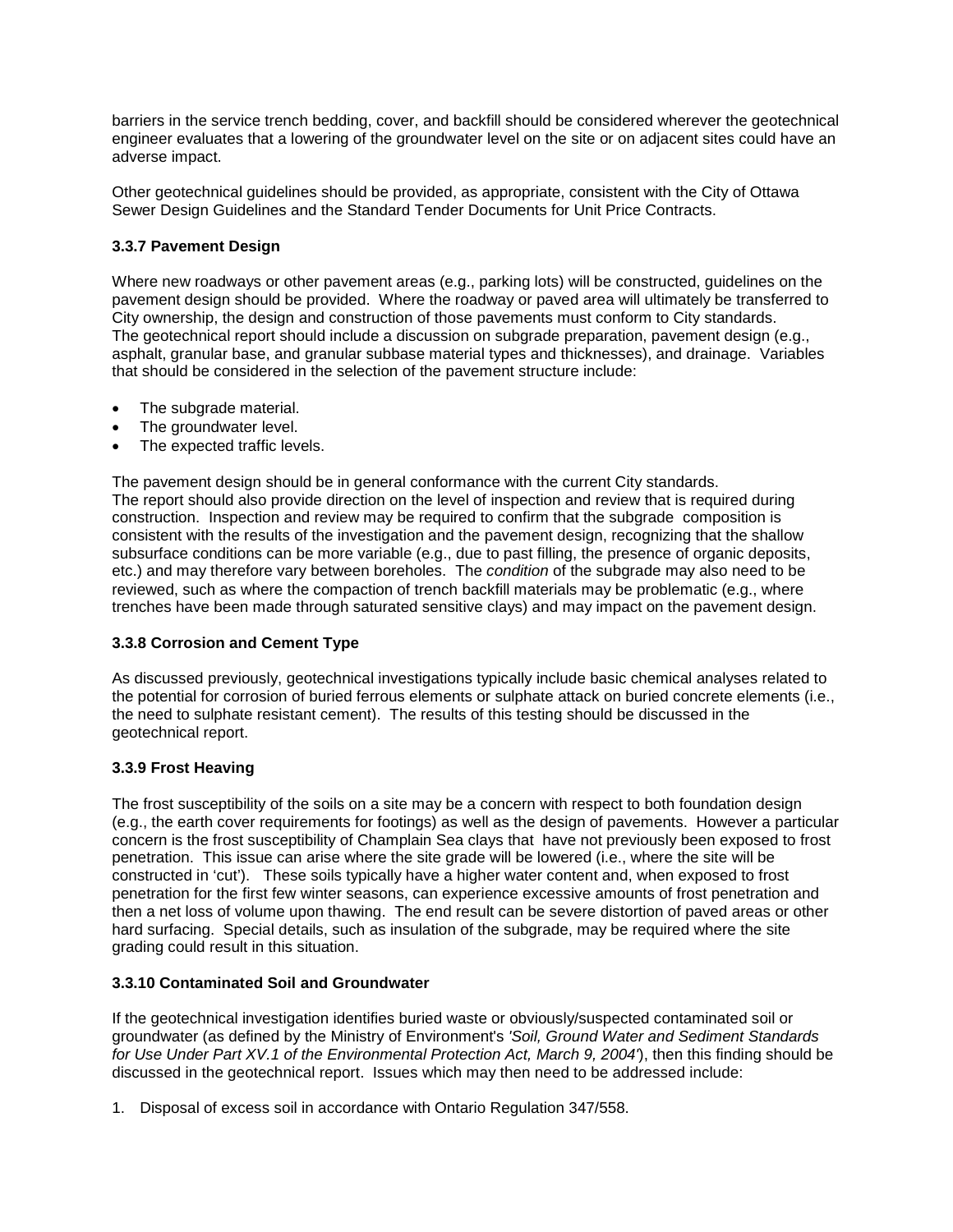- 2. Disposal of groundwater pumped from excavations.
- 3. Potential inflow of contaminated groundwater into foundation drainage systems.
- 4. Potential impacts of contaminated soil and groundwater on the design of sewers and watermains.
- 5. The need for a venting system around structures to prevent the build-up of explosive methane gas, where buried waste is present.

Additional environmental study and investigation (i.e., Phase I and Phase II Environmental Site Assessments) would generally be required to address these issues. However the finding of a potential issue, if identified by the geotechnical investigation, should be discussed in the report.

### **3.3.11 Slope Stability and Retaining Walls**

Guidelines on the evaluation of the stability of slopes (or the global stability of retaining walls) and the content of slope stability assessment reports are provided in the City of Ottawa's document *"Slope Stability Guidelines for Development Applications in the City of Ottawa.*" For new development projects, those guidelines may apply to both permanent natural slopes as well as temporary slopes associated with construction. Where unstable slopes exist, the report should define the Limit of Hazard Lands associated with that slope.

### Health and Safety

If the geotechnical investigation identifies potential issues relating to health and safety, such as for construction personnel, then the geotechnical investigation report should identify those issues. Examples of possible issues include:

- The presence of contaminated soil or groundwater in excavations.
- The possible presence of methane or other explosive gasses.
- Concerns related to excavation side slope stability or basal instability.

### **3.3.13 Inspection and Review During Construction**

The report should describe the inspection and review activities that are required by the geotechnical engineer during construction of the project. For example, these services could be related to compaction control for engineered fills or trench backfill, review of the subgrade conditions for roadways, or inspection of foundation bearing surfaces. If further evaluation of the foundation design parameters (i.e., allowable bearing pressures) is required during construction, such as on a lot-by-lot basis due to variability of the subsurface conditions across the site, then this requirement should be clearly identified in the report.

### **3.4 Community Design Plans**

Geotechnical input to the preparation of Community Design Plans can vary in nature, depending on the size and type of development and on the subsurface conditions. Few specific guidelines can be provided on a generic basis for the required extent of investigation and scope of reporting. However, prior to advancing the preparation of a CDP, a geotechnical report should be prepared that addresses at least the following issues:

- Identify the general subsurface conditions within the study area.
- Identify significant geotechnical challenges to development (e.g., compressible clay soils, organic soils) or hazards (e.g., unstable slopes).
- Provide preliminary geotechnical guidelines on site grading, which will also depend on the development plans (e.g., suburban residential versus commercial). This information is required for later development of the Master Servicing Plan and Master Grading Plan, so that the design of trunk servicing can be developed.